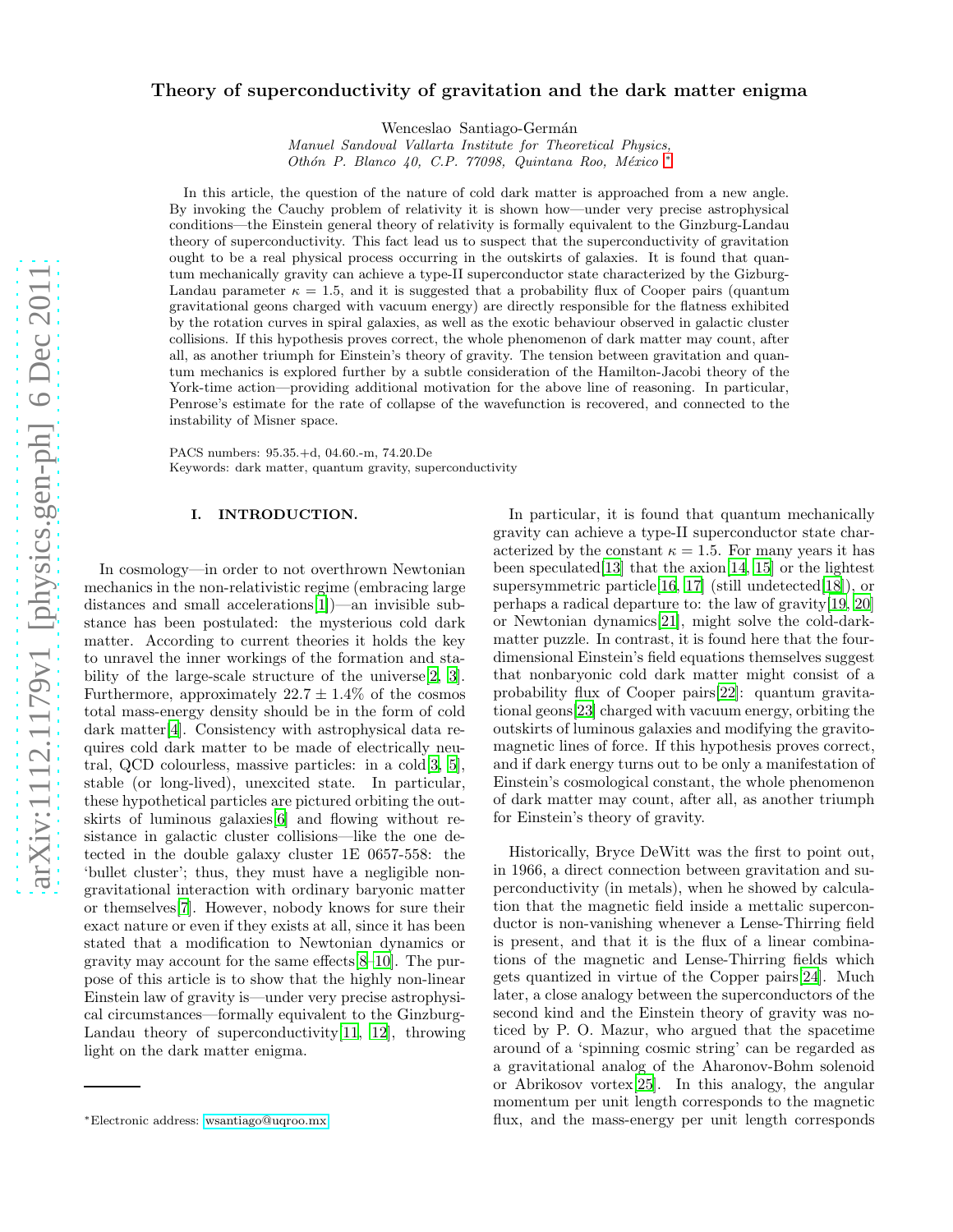to the charge. Near to the axis of the string, however, closed timelike curves appear, exactly at the radius where the velocity of frame dragging exceeds the speed of light. Nevertheless a quantization rule on the energy of particles propagating on this background was found for which the spinning string cannot be detected by scattering experiments. This work lead to a nonrelativistic super-fluid condensate model for an emergent spacetime[\[26\]](#page-13-24). More recently, (holographic) guage/gravity duality arguments have been applied to obtain a gravitational dual description of some aspects of type II superconductivity in 2+1 non-gravitational systems[\[27\]](#page-13-25), including vortex configurations[\[28\]](#page-13-26) and the Josephson effect[\[29\]](#page-13-27). The bulk is taken to be a four-dimensional, electrically charged, AdS black hole with planar horizon geometry, that develops non-trivial scalar hair at low temperatures. Such physical configuration behaves like a thermal system in one lower dimension, where the role of charged condensate is played by the charged scalar field, and the temperature of the superconductor is given by the Hawking temperature of the black hole.

In the present article the notion of superconductivity experimentally discovered at 4.12◦ by Kammerlingh Onnes nearly a century ago—is extended into the realm of gravitation: not in the form of an analogy, but as a basic feature of the quantum physical properties of a dynamical four-dimensional spacetime, resulting in new effects with potentially testable consequences, such as the formation of quantum vortices and the physics of the gravitational Meissner effect.

The plan of the paper is as follows. In Sec. [II](#page-1-0) a formulation of the cold dark matter puzzle is presented, which promotes revisiting the question of the origin of inertia from a quantum mechanical perspective. That the superconducting state of gravitation might be a real astrophysical process is hinted in Sec. [III.](#page-2-0) To support the case, in Sec. [IV,](#page-3-0) it is shown how under precise circumstances the Cauchy problem of general relativity is connected with type-II superconductivity. A variational approach regarding this central issue is developed in Sec[.V.](#page-4-0) Further insight is gained in Sec. [VI A,](#page-7-0) where Wheeler's old conundrum about the origin of the quantum is considered, albeit in a modest way. This is done by developing mathematical relationships intrinsic to the general theory of relativity, which however are subjected to a quantummechanical interpretation. Indeed, as it will be shown, the proposed mathematical scheme drives one ineludibly to a crossroad where the two other intricacies of contemporary physics; namely, space-time singularities and the measurement paradox of quantum mechanics, converge or meet in a subtle way. The implications of the theory, in its present primitive stage of development, are considered in Sec. [VII,](#page-11-0) where the basic results are discussed and summarised.

# <span id="page-1-0"></span>II. THE MYSTERY OF COLD DARK MATTER: THE QUANTA OF MASS-ENERGY 'THERE' RULES INERTIA 'HERE'

According to the prevailing view [\[30](#page-13-28)], at extragalactic scales the expanding universe is best think of as consisting of two parts: One luminous—obeying Newtonian mechanics in the limit of slowly moving bodies and large distances, and the other dark—which is several times more abundant than the first one, and from which the formation and stability of the large scale structure of the universe rests upon. The quality of being invisible (or dark) is bring at front since it is only through its gravitational interaction with other bodies that this hypothetical form of matter has been (so far) accounted for. Thus—in case it exists—it should not have both electric charge and QCD colour, but it should posses a local (or non-local) mass. Luminous galaxies are pictured as if they were embedded in extensive cold dark 'halos' (out to 80 kpc in some cases, approximately 5 to 10 times more massive than the observed luminous mass[\[2](#page-13-1)], and whose structure (density profile) is inferred and tested with the help of numerical simulations [\[31](#page-13-29)]). This simply hypothesis is first and for most based on the observation of an anomalous velocity dispersion of galaxies within cluster of galaxies[\[32\]](#page-13-30), as well as on the non-Keplerian motion (the existence of very extensive neighbourhoods of constant velocity flow) of hydrogen clouds outside the bright parts of spiral galaxies [\[33\]](#page-13-31). Curiously enough, the velocities involved in these physical processes are highly nonrelativistic[\[3\]](#page-13-2). Furthermore, using gravitational lensing and X-ray data it has been inferred that, during the merger of two galactic clusters, galaxies behave relatively simple, in view of the fact that they act as collisionless particles that spatially decouple from the fluidlike X-ray-emitting intracluster plasma that experiences ram pressure[\[7\]](#page-13-6). Therefore, cold dark matter does not appreciably interact—except through gravity—with ordinary baryonic matter or itself. This can be used as hard evidence supporting the view that most of the cold dark matter in the universe is nonbaryonic, a conclusion which is also required to not enter into conflict with primordial big bang nucleosynthesis[\[34\]](#page-13-32) and the observed residual lithium, deuterium, and helium-3 abundances[\[35,](#page-13-33) [36\]](#page-14-0). And it is precisely at this point (as the title of a famous short story dictates: 'the garden of forking paths') that one might decide to go outside the realm of well established theory: to point out the true identity (or multiple identities) of such exotic nonbaryonic particles. In this paper we shall try to resist such an impulse, but particle physics—through various extensions of the standard model—indeed offer such an opportunity by providing us with both, a seductive line of thought and a large list of cold dark matter candidates: including the lightest supersymmetric particle predicted by R-parity-conserving supersymmetry (which if it is not the gravitino, it could be either a sneutrino or a neutralino—which are typical 'WIMPs', Weakly Interacting Massive Particles) and ax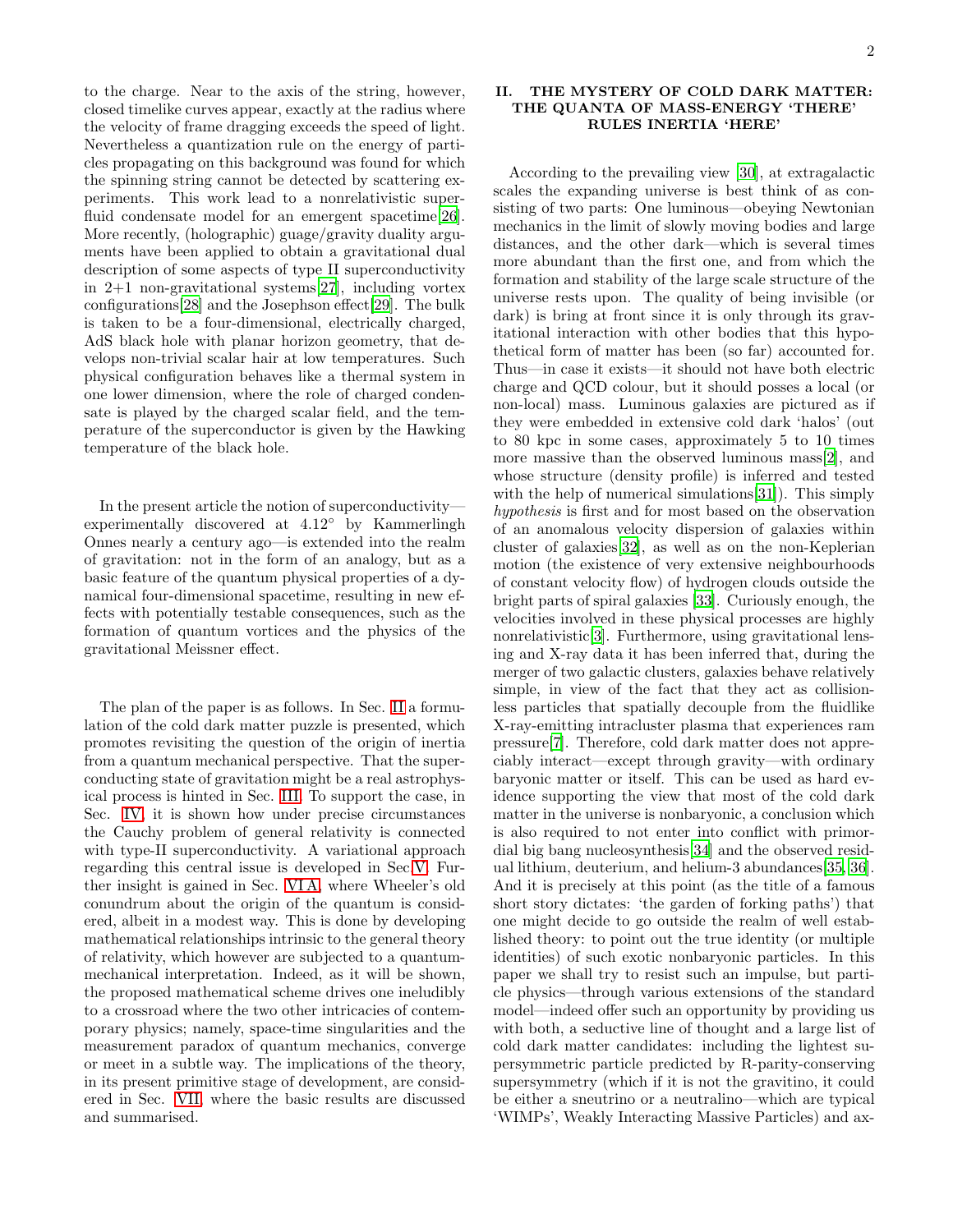ions (postulated to solve the strong CP puzzle) which are pseudo Goldstone-bosons.

In principle these WIMPs candidates—assuming they exist—might be produced in the laboratory or detected (through their elastic scattering with nuclei) from the halo of the Milky Way that pass through the laboratory (say located very deep inside a mountain)[\[37\]](#page-14-1). So far no clear-cut evidence for a WIMP signal has been found that has been corroborated by two independent laboratories, although there has been some improvements in the limits for the existence and detection of cosmic WIPMs by collaborations such as CDMS-II, CoGeNT, CRESST, DAMA/LIBRA, EDELWEISS-II, HDMS, ORPHEUS, PICASSO, UK Dark matter, WARP, and XENON100—which confront the problem of distinguishing true WIMP events from background caused by natural radioactivity and cosmic rays, and from glitches in their electronics[\[38,](#page-14-2) [39\]](#page-14-3). In principle, WIMPs can also be detected indirectly though the observation of other particles produce when pairs of WIMPs annihilate. In a recent finding, involving collected data from the Fermi Gamma-ray space telescope and the analysis of seven dwarf spheroidal galaxies in the vicinity of the Milky Way (Bootes I, Draco, Fornax, Sculptor, Sextans, Ursa Minor, and Segue 1), it was realized that generic WIPMs candidates annihilating into bb with mass  $m_w$  less than 40 GeV cannot be dark matter particles [\[40\]](#page-14-4), demanding a revision of certain claims of WIMP detection by underground experiments.

The axion can be converted into photons by intense magnetic fields, this fact has been exploited to impose cosmological and astrophysical limits to their mass which it is expected to be in the range of  $10^{-5} - 10^{-2}$  eV [\[41\]](#page-14-5). Primordial black holes, steril neutrinos, little Higgs particles, axinos, and the lightest Kaluza-Klein particle figure as other viable cold-dark matter candidates. But let us suppose that the above point of view is turned up side down, say by rejecting all the way the existence of cold dark matter, then one is lead to more radical proposals tempering with the very own structure of Newtonian mechanics in the advent of small accelerations (of the order of  $1.2 \times 10^{-10}$  ms<sup>-2</sup>) or with Newtonian gravity at large distances [\[10,](#page-13-8) [42](#page-14-6)], which however give excellent fits to the rotations curves and allow a direct derivation of the Tully-Fisher relation. We shall not, however, follow that path either.

Both, the supersymmetric particle hypothesis and the nonstandard kinematics, offer a world view that has not yet been contradicted—or confirmed—by experiments, so the question remains: Does cold dark matter exists at all? Keeping as needed the luminous galaxies and cluster of galaxies in bound stable states?—or it does not exist, but then: How on earth our theories have been misapplied?

Let us state clearly that we shall stick all the way with the basic nonlinear field equations of Einstein's theory of gravity. The point of view adopted here is that gravity has 'a lot' to say about why the quantum theory is the way it is. Quantum mechanics is think of as been interconnected with—or perhaps even ruled by—gravity in a subtle way. This might come as a surprise by the easiness one runs into trouble when a direct, tour de force approach, is used to explore a possible a union between the two of them, but one should take in mind that there are some 'serious' physical questions left aside by the mathematical formalism of quantum mechanics: the shifty split between micro-macro, reversible-irreversible, and quantum-classical, as was unceasingly stressed by Erwin Schrödinger (and later on by John Bell) and vividly encapsulated by the cat-measurement paradox. Does gravity offers a way out to these often ignored 'ontological questions'?

In our view, the mystery of cold dark matter is a symptom of a bigger crisis than the one usually cured by just adding a new type of particle:

The failure of a proper understanding of how the quanta of mass-energy 'there' rules inertia 'here.'

Indeed much is gained by flipping from the dark matter perspective to the realm of quantum gravitational phenomena, since there is now—as Hilbert could have put it, "a guide post on the mazy paths of hidden truths," for quantizing the gravitational field. "Quantum gravity is a very tough problem," warned W. Pauli to B. S. De Witt [\[43](#page-14-7)]: How are we going to unify the strange world of Max Born's probability wave amplitudes,  $\psi$ 's, with the peculiarities of the Einstein's four-dimensional curved space-time continuum?

Perhaps we have various clues already:

There is an electrically neutral, QCD colourless, quasisubstance with local (or non-local mass) that is in a cold, stable (or long-lived) unexcited state far away of any luminous zone and strong field; it flows freely (without resistance) but only at non relativistic speeds—as if there were a limiting velocity that it cannot surpass, it has a negligible non-gravitational interaction with ordinary baryonic matter or itself. What could it be?

To cope with the subtleties imposed by the above scenario let us turn to mathematics since as Max Born put it [\[44\]](#page-14-8): "when in conflict, mathematics—as often happens—is cleverer than interpretative thought."

## <span id="page-2-0"></span>III. FROM COLD DARK MATER TO SUPERCONDUCTIVITY

Superconductivity was the expression used by H. K. Onnes[\[45\]](#page-14-9) to describe his discovery of an abruptly lost of current resistance in metals at low temperatures, and it was shown to be more startling than expected, as new properties: the Meissner effect[\[46\]](#page-14-10), the quantization of flux<sup>[\[47](#page-14-11)]</sup>, and the *ac* Josephson effect<sup>[\[48](#page-14-12)]</sup>, were exposed leading to more complete picture of the mechanism responsible for superconductivity. The Bardeen-Cooper-Schrieffer (BCS) theory, proposed in 1957, provides the essential features behind the microscopic explanation of superconductivity in metals[\[22](#page-13-20)]. It states that if the temperature of a metal is sufficiently low, then conduction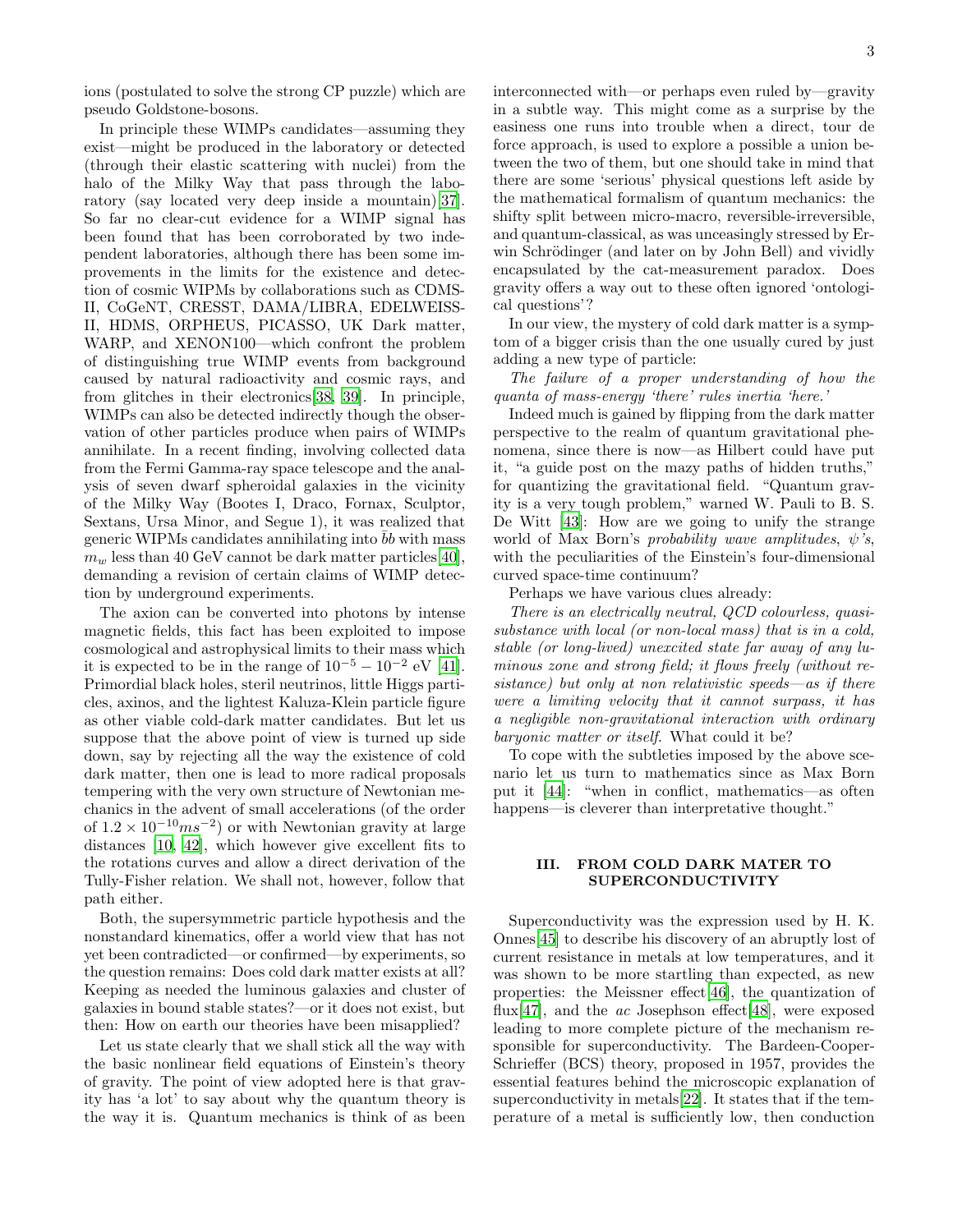electrons (with opposite momenta and spins) near the Fermi surface may become bound in pairs, by an attractive force (however small) coming from the interaction with the vibrations of the lattice. The mettalic superconducting current is then pictured as being formed by the so called Cooper pairs (of zero spin;  $S = 0$ ) which become coherent, i.e. described by the same low energy wave function. Historically, the idea of pairing was hinted in the works of R. A. Ogg and M. R. Schafroth[\[49,](#page-14-13) [50\]](#page-14-14).

To see how superconductivity and the associated waveparticle duality might arise in pure gravity let us list five evocative facts:

First, it is curious and interesting that Rubin's discovery—of an almost constant nonrelativistic velocity flow  $v$  of hydrogen clouds outside the bright parts of spiral galaxies—smoothly fix the Newtonian gravitational potential  $\phi = -GM/r$  to a constant value (where M is the mass within radius r and v is typically (ref. [\[6\]](#page-13-5)) of the order of  $100 - 300$  km/s); meaning that

$$
\Psi \equiv 1 + (2\phi/c^2) \approx 1 - 2(v/c)^2 \approx cte.,\tag{1}
$$

over an extended (out to  $\sim 80$  kpc in some cases[\[2\]](#page-13-1)) ring-shaped region of space. An astonishing similar constrained dynamics arises in the context of superconductivity, where the stiffness of "the wave function  $\Psi$ " results from the appearance of an energy gap  $\Delta_{N-S}$  (computed below) between the energies of the first excited state and the ground state[\[51\]](#page-14-15).

Second, it has been known for a long time that in the gravitating field of a spherical rotating mass, the geodesic motion (in the post-Newtonian approximation) is ruled by a Lorentz-like force, where mass plays the role of electric charge[\[52](#page-14-16)]:

$$
m^* \frac{d}{dl} [(1+\phi)\mathbf{v}] \approx m^* (\nabla \phi + \frac{\partial \mathbf{A}}{\partial l}) + m^* \mathbf{v} \times (\nabla \times \mathbf{A}), (2)
$$

here

$$
\phi = \frac{\chi}{8\pi}^{-1} \int \frac{\rho}{r} dV_o,\tag{3}
$$

and

$$
\mathbf{A} = \frac{\chi}{8\pi} \int \frac{4\rho \mathbf{v}}{r} dV_o.
$$
 (4)

The term  $m^*\nabla\phi$  gives the Newtonian force of gravity,  $\rho$  is the local energy density, **v** is the velocity. In this approximation, A is the gravitomagnetic potential and  $H = \nabla \times A$  the gravitomagnetic field. A factor four affects the A-formula. Intuitively every mass  $m^*$  can be regarded as a pure imaginary charge, so that masses of equal sign attract each other.

$$
m^* \mapsto ie^* \sqrt{1/4\pi\epsilon_o G}.\tag{5}
$$

This way of thinking will prove fruitful later to account for some internal symmetries that are present in the theory when there is a positive cosmological constant. The

operation of complex conjugation will be used to account for its repulsive nature.

$$
\sqrt{\Lambda/3} \mapsto -i \frac{e^{\dagger}}{c\hbar} \sqrt{1/4\pi \epsilon_o G} c^2,\tag{6}
$$

Third, it has been acknowledge that the indefiniteness of the gravitational action in the path-integral approach to quantum gravity implies that the conformal features of the metric must be handle with care[\[53](#page-14-17)].

Fourth, sure enough, the scheme by H. Weyl to unite general relativity with electromagnetism[\[54\]](#page-14-18), when applied to the gravitomagnetic potential A, provides a natural way to introduce complex numbers in Einstein's theory: via gauge transformations and conformal scalings

$$
\partial_j \ \mapsto \ \partial_j - \frac{iq}{c\hbar} A_j \tag{7}
$$

$$
A_j \ \mapsto \ A_j - \varphi_{,j}; \tag{8}
$$

$$
g_{\mu\nu} \ \mapsto \ \exp(-\frac{i q \varphi}{\hbar c}) g_{\mu\nu}.\tag{9}
$$

where q is some charge and  $\varphi$  an scalar. In Weyl's scheme the internal symmetries of the electromagnetic radiation field—expressing the interchangeability among the electromagnetic potentials that can occur at a single spacetime point, are regarded as geometrical symmetries expressing the interchangeability of points of spacetime, by an appropriated rescaling of the metric.

Five, in 1998 S. Perlmutter, B. P. Schmidt, and A.G. Riess through observations of distant Type 1a supernovae discovered that the universe is expanding at an accelerated rate[\[55](#page-14-19), [56](#page-14-20)]. The fate of the cosmos hangs; therefore, on an unknown physics: 'The one' responsible for giving the cosmological constant  $\Lambda < 3 \times 10^{-52} m^{-2}$  its actual nonzero value.

### <span id="page-3-0"></span>IV. GRAVITATION AND THE GIZBURG-LANDAU THEORY OF SUPERCONDUCTIVITY

In 1950, Landau and Ginzburg introduced their semiphenomenological theory for superconductivity[\[11\]](#page-13-9), which is based on the general theory of second order phase transitions of Landau[\[57\]](#page-14-21), developed around 1937. In this theory a sort of macroscopic wave function "Ψ" is used as an order parameter (which is finite below the transition and zero above it). By 1959, L. P. Gor'kov[\[58\]](#page-14-22) showed how the (GL) equations for superconductivity in metals can be derived from the (BCS) equations in the case of a short range potential near the critical temperature of the superconductor (a rigorous and more recent mathematical treatment can be found in ref.[\[59\]](#page-14-23)). The complete set of Gizburg-Landau equations of the theory of superconductivity is given by the following relations. First, the (GL) equation

<span id="page-3-1"></span>
$$
\frac{1}{2m^*}(\frac{\hbar}{i}\nabla - \frac{e^*}{c}\mathbf{A})^2\Psi + \alpha\Psi + \beta|\Psi|^2\Psi = 0, \qquad (10)
$$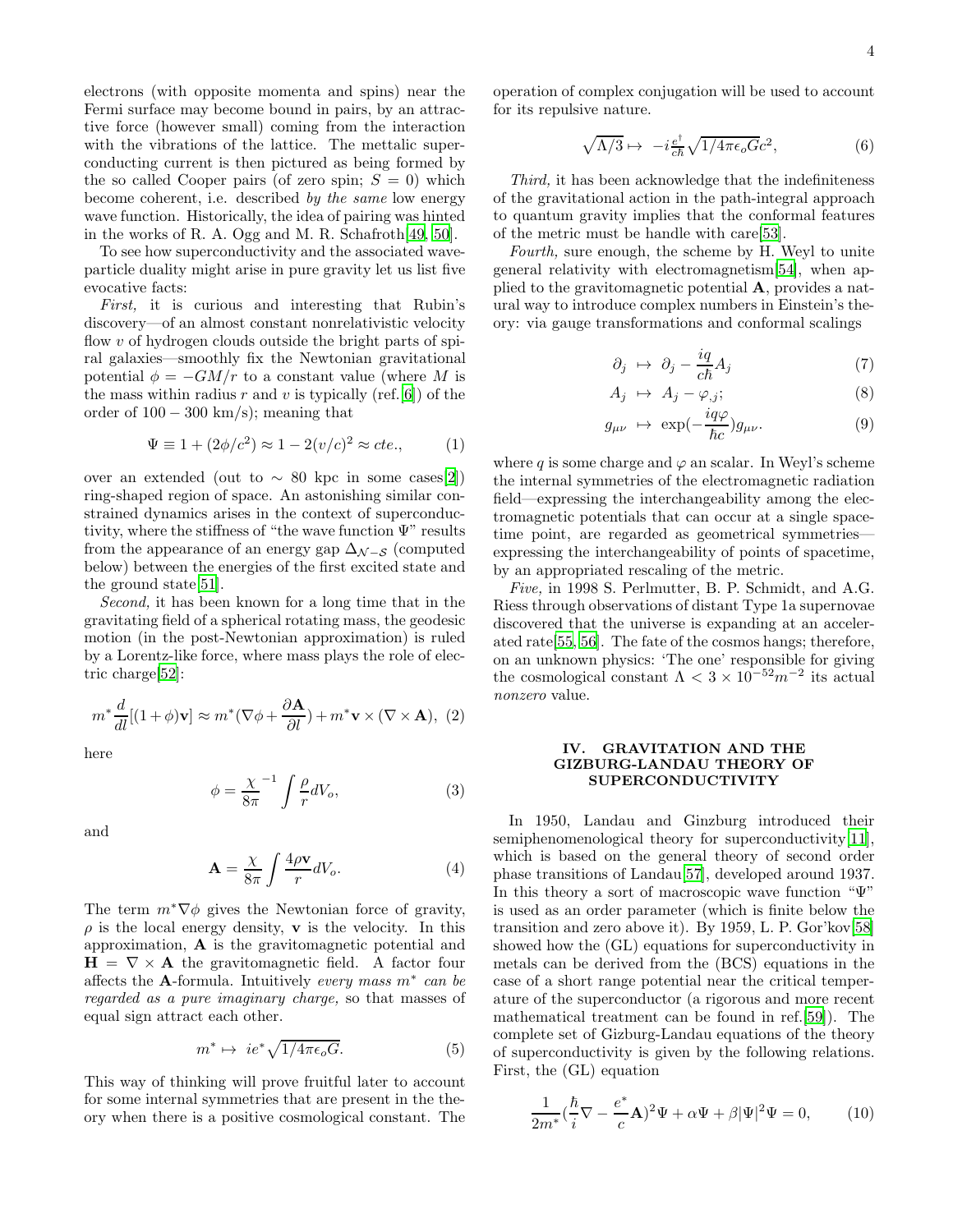where it was found experimentally, in the case of superconductivity in metals, that  $e^*$  is twice the electric charge of the electron; the coefficients  $\alpha$  and  $\beta$  are material parameters which are deduced from subsequent measurements and may depend on temperature. Second, the Maxwell's equation

<span id="page-4-3"></span>
$$
\Delta \mathbf{A} = -(4\pi/c)\mathbf{j}_s,\tag{11}
$$

which is satisfied when in a stationary situation the vector potential A obeys the Lorentz gauge; and finally an expression for  $\mathbf{j}_s$  which reduces to  $e^*$  times the probability current density:

$$
\mathbf{j}_s = \frac{\hbar e^*}{i2m^*} (\Psi^* \nabla \Psi - \Psi \nabla \Psi^*) - \frac{e^{*2}}{m^*c} |\Psi|^2 \mathbf{A}.
$$
 (12)

To encompass the various thoughts already expressed, about the nature of cold dark matter, into a single mathematical expression, one that is intrinsic to the initialvalue problem of general relativity (the appropriated setting for studying the origin of inertia [\[52](#page-14-16)]), consider the generalisation of the Newtonian scalar potential Ψ satisfying the highly non-linear Lichnerowicz equation[\[60\]](#page-14-24). Ψ is set to conformally deform the 'physical' 3-metric  $g^{ij}$  to a more primitive one  $\tilde{g}^{ij}$ , taking

$$
g^{ij} = \Psi^{-4} \tilde{g}^{ij}.
$$
 (13)

By construction  $\Psi$  is positive and no where zero, so it might be regarded as a probability wave function describing a state of lowest energy:

The Lichnerowicz equation, introduced to gravitation in 1944, is given by

<span id="page-4-1"></span>
$$
(-8\tilde{\Delta} - \tilde{M}|\Psi|^{-8})\Psi + {}^{(3)}\tilde{R}\Psi + (2/3)(T^{2}|\Psi|^{2})|\Psi|^{2}\Psi - \tilde{Q}|\Psi|^{-4}\Psi = 0, \quad (14)
$$

and it is nothing more than the Hamiltonian constrain of general relativity written in a clever way [\[52\]](#page-14-16).  $M$ , <sup>(3)</sup> $\tilde{R}$ , *T*, and  $\tilde{Q}$ , are respectively the *conformal* density of gravitational-wave effective kinetic energy, the Riemann scalar curvature invariant of the conformal 3-space metric, the York time  $T$  (geometrically the trace of the extrinsic curvature:  $T = \text{Tr } K$  on a spacelike hyersurface), and the conformal local energy density of ordinary massenergy  $Q = 2\chi \tilde{\rho}$ . The momentum constrain of Einstein's gravity theory is given by

<span id="page-4-2"></span>
$$
\tilde{\triangle}^{\star} W_i = 8\pi \tilde{j}_i + (2/3)|\Psi|^6 \tilde{\nabla}_i T, \tag{15}
$$

where  $W_i$  stands for the gyrogravitational (or gravito-magnetic) vector potential[\[61](#page-14-25)]; and the operator  $\tilde{\triangle}^*$  is defined by[\[52\]](#page-14-16)

$$
\tilde{\triangle}^{\star} W^i \equiv \tilde{\nabla}_j (\tilde{\nabla}^i W^j + \tilde{\nabla}^j W^i - (2/3) \tilde{g}^{ij} \tilde{\nabla}_k W^k).
$$
 (16)

The role of the Lichnerowicz equation [\(14\)](#page-4-1) and the momentum constrain [\(15\)](#page-4-2) is the maintenance of general covariance [\[62\]](#page-14-26). Remarkably, it is seen that  $(14)$  is exactly the (GL) equation [\(10\)](#page-3-1) for superconductivity, and [\(11\)](#page-4-3) is similar to [\(15\)](#page-4-2). A direct comparison gives some very useful relations. Setting

$$
\Psi = \sqrt{\rho} \exp(i\epsilon \theta/2c),\tag{17}
$$

in Eq.[\(14\)](#page-4-1) we get, collecting the imaginary and real parts of the equation,

$$
^{(3)}\tilde{R}\rho + 8v^2\rho - \tilde{M}\rho^{-3} + (2/3)T^2\rho^3 - \tilde{Q}\rho^{-1} + U\rho = 0
$$
 (18)

and

$$
\tilde{\nabla} \cdot \rho v = 0,\tag{19}
$$

where v is the velocity potential and  $U = -(8/\sqrt{\rho})\tilde{\triangle}\sqrt{\rho}$ is related to some sort of compression energy. Take notice that the ADM-energy formula [\[63\]](#page-14-27) can be used to write:

$$
E[g] - E[\tilde{g}] = -4 \oint_{\infty} \tilde{\nabla} |\Psi| \cdot d\tilde{\Sigma}, \qquad (20)
$$

a generalization of the Newtonian Gauss's law. It is read directly, from [\(10\)](#page-3-1) and [\(14\)](#page-4-1), that

<span id="page-4-4"></span>
$$
\alpha \propto {}^{(3)}R
$$
 and  $\beta \propto (2/3)T^2 |\Psi|^2$ . (21)

Furthermore, we shall see shortly that

$$
\sqrt{\Lambda/3} \propto -i\mathfrak{e}.\tag{22}
$$

Meaning that vacuum energy, which is a source of gravitating field—hence the extra  $|\Psi|^2$  factor in the r.h.s of  $Eq.(21)$  $Eq.(21)$ —performs as a charge. From this perspective the tiny jump in value, from zero to non-zero, of the cosmological constant driving the accelerated expansion of the universe is a symptom of the quantisation of charge.

## <span id="page-4-0"></span>V. THE PRINCIPLE OF LEAST ACTION AND THE SUPERCONDUCTIVITY OF GRAVITATION

The aim of this section is to present how the fundamental laws extending the notion of superconductivity into the realm of gravitation can be put in the form of a principle of least action, clarifying the role played by  $\Psi$  and  $\Lambda$  in the corresponding superconductivity theory. This exercise demands expressing the scalar curvature in a new way. To do this suppose that  $(M, g_{\mu\nu})$  is a globally hyperbolic spacetime foliated by Cauchy surfaces  $\Sigma_t$ parameterized by a global time function. Now, instead of writing down the familiar ADM decomposition for the 3+1 splitting of the spacetime[\[63\]](#page-14-27), consider its 'dual' defined by the line element

<span id="page-4-5"></span>
$$
ds_{1+3}^2 = g_{\mu\nu} dx^{\mu} dx^{\nu} = -N^2 (cdt + A_l dx^l)^2 + a^2 \tilde{\lambda}_{ik} dx^i dx^k,
$$
\n(23)

we shall see that in this way the 3-space vector  $A_i$  approximates better the effects of a gravitomagnetic (or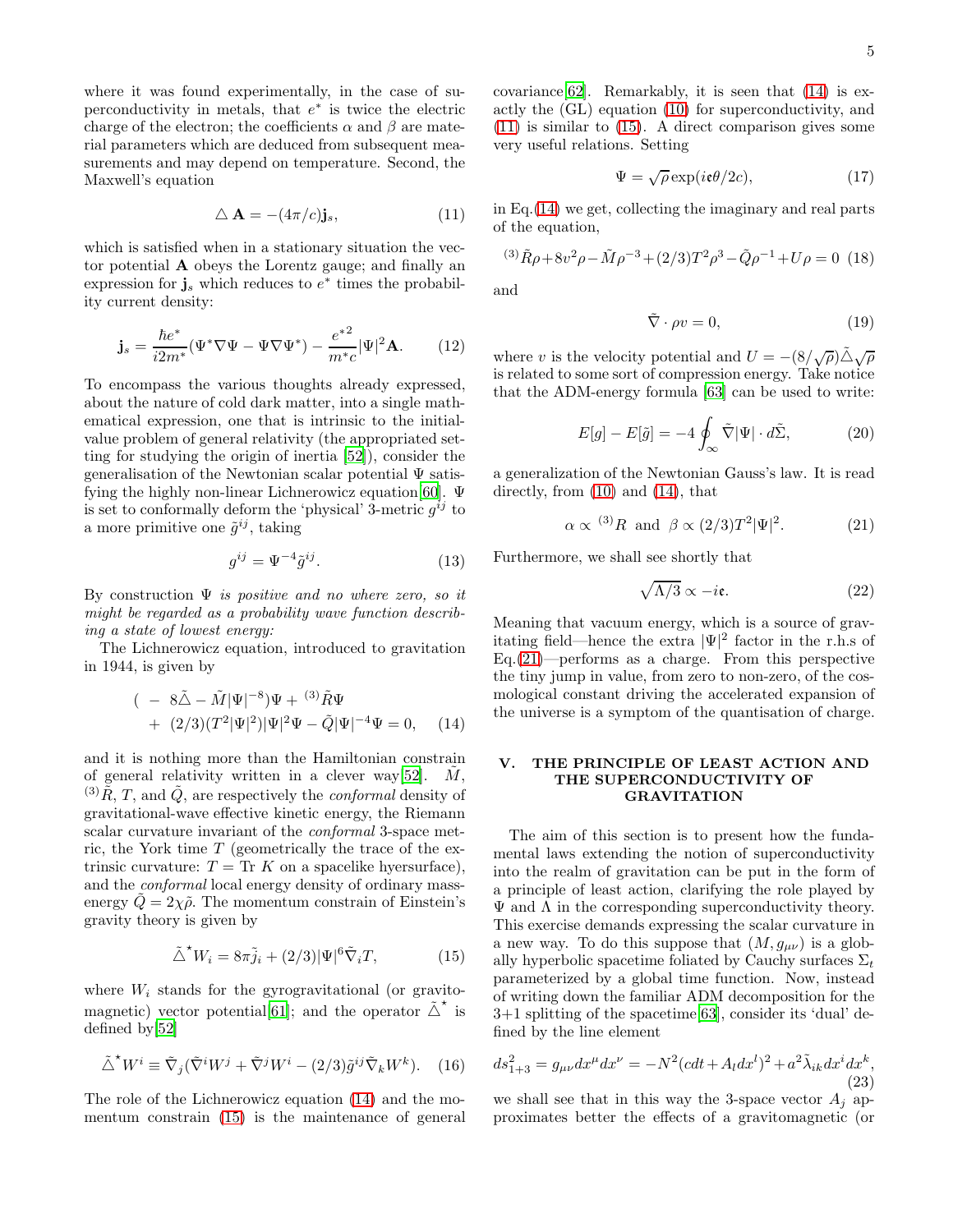gyrogravitational) potential. Greek indices are used here to indicate four dimensional quantities, whereas Latin indices are reserved to denote three dimensional ones. The conformal transformations symmetries of the 3-space metric are followed by inserting the scale factor  $a(t, \vec{x})$ .  $N$  is a redshift function and  $c$  the velocity of light. This form for the line element of the spacetime can be further motivate by an important feature of the equations governing stationary axisymmetric spacetimes, where in that case a transformation between the time and the azimuthal angle coordinate:  $t \to i\varphi$  and  $\varphi \to -it$  leads to a conjugate solution of the same Einstein's equations[\[64\]](#page-14-28).

The components of the metric related to this 3+1 splitting of the spacetime  $(M, g_{\mu\nu})$  are given by

$$
g_{\mu\nu} = \left(\begin{array}{cc} g_{00} & g_{0k} \\ g_{i0} & g_{ik} \end{array}\right) = \left(\begin{array}{cc} -N^2 & -N^2 A_k \\ -N^2 A_i & a^2 \tilde{\lambda}_{ik} - N^2 A_i A_k \end{array}\right) (24)
$$

The inverse metric reduces to

$$
g^{\mu\nu} = \left(\begin{array}{c} g^{00} & g^{0m} \\ g^{k0} & g^{km} \end{array}\right) = \left(\begin{array}{cc} a^{-2}A^l A_l - N^{-2} & -A^m/a^2 \\ -A^k/a^2 & \tilde{\lambda}^{km}/a^2 \end{array}\right) (25)
$$

where

$$
\tilde{\lambda}^{ik}\tilde{\lambda}_{kj} = \delta^i_j. \tag{26}
$$

The indices in  $A_i$  and  $A^k$  are rise and lowered using  $\tilde{\lambda}^{ik}$ and  $\tilde{\lambda}^{kj}$  respectively (unless otherwise indicated). Notice that the role of  $g_{\mu\nu}$  and  $g^{\mu\nu}$  have been inverted if a comparison is made with the ADM setting. The induced metric  $h_{ij}$  obtained by constraining the t−coordinate to a constant value becomes

$$
h_{ik} = a^2 \tilde{\lambda}_{ik} - N^2 A_i A_k, \qquad (27)
$$

(as a side note it is instructive to observe that the Kerr-Schild form of the Kerr-spacetime metric reduces to  $\eta_{\mu\nu}+$  $\ell_{\mu}\ell_{\nu}$ , where  $\ell_{\mu}$  is a null vector and  $\eta_{\mu\nu}$  is the Minkowski metric[\[64\]](#page-14-28)).

The inverse metric of  $h_{ij}$  is thus given by

$$
(h^{-1})^{ik} = \frac{\tilde{\lambda}^{ik}}{a^2} + \frac{\gamma^2}{a^4} N^2 A^i A^k, \qquad (28)
$$

where

$$
\gamma \equiv (1 - \frac{N^2 A^l A_l}{a^2})^{-1/2},\tag{29}
$$

might be viewed as a sort of Lorentz contraction factor. In effect, a direct calculation shows that:

$$
(h^{-1})^{ik}h_{kj} = \delta_j^i. \tag{30}
$$

The peculiar form of the matrix multiplication  $(h^{-1})^{ik}\lambda_{kj}$  can be used to deduce the determinant of  $h_{ij}$ , which reduces to:

<span id="page-5-3"></span>
$$
(\det h_{ij})^{1/2} = \gamma^{-1} a^3 (\det \tilde{\lambda}_{ij})^{1/2}.
$$
 (31)

In the system of coordinates given by [\(23\)](#page-4-5), the unit normal  $\hat{n}$  to the submanifold  $\Sigma_t$  obtained by making the t-coordinate equal to a constant is given by

$$
(n^0, n^k) = \gamma(1/N, A^k/a^2), \tag{32}
$$

$$
(n_0, n_k) = \gamma(-1, A_i). \tag{33}
$$

The trace of extrinsic curvature K of  $\Sigma_t$  (i.e.  $-g^{\mu\nu\,(4)}\nabla_{\mu}\hat{n}_{\nu}$ ) reduces to

<span id="page-5-4"></span>
$$
h^{ij}K_{ij} = -\frac{\gamma}{2cN}(\dot{a}/a)(\delta_i^i - \frac{\gamma^2 N^2}{a^2}A^i A_i)
$$
(34)  
-2Na<sup>-2</sup>( $\gamma A^i$ )<sub>.i</sub>.

The four dimensional Ricci scalar on the other hand can be cast (after some algebraic manipulations) into a sum of familiar terms: including the Ricci scalar for the 3-space metric  $\tilde{\lambda}_{ij}$ , a gravitomagnetic field stress action term  $(F_{ij} = A_{j,i} - A_{i,j})$  with its characteristic—and curious sign in front, a FRLW allotment, a Stueckelberg-Proca piece, a total derivative term, and the remnant. Thus we have the following basic relation

<span id="page-5-0"></span>
$$
^{(3+1)}R(g) = a^{-2} {}^{(3)}\tilde{R} + 4^{-1}N^2 g^{il}g^{jk}F_{lk}F_{ij}
$$
  
+6c<sup>-2</sup>N<sup>-2</sup>[( $\dot{a}/a$ ) + 2( $\dot{a}/a$ )<sup>2</sup>]  
-2a<sup>-2</sup>g<sup>ij</sup>( $a_{,i} - c^{-1}A_i\dot{a}$ )( $a_{,j} - c^{-1}A_j\dot{a}$ )  
-4a<sup>-2</sup>Ā<sup>k</sup>[ $a^{-1}(a_{,k} - c^{-1}A_k\dot{a}$ )]  
+4g<sup>ij</sup>[( $c^{-1}A_i(\dot{a}/a)$ ) $_j - c^{-2}A_iA_j(\dot{a}/a)$ ], (35)

where  $a^{-2}\tilde{\lambda}^{ij} = g^{ij}$  is the physical metric and  $\tilde{\nabla}^k$  denotes the covariant derivative with respect to the  $\tilde{\lambda}$ -metric. For simplicity N is taken constant. By examining Eq.  $(35)$ , it is seen that the addition of a cosmological constant (and its relation with an imaginary charge) brings the similarities between gravitation and quantum electrodynamics a little bit closer. The gauge transformation

$$
\psi(\vec{x}) \mapsto \psi'(\vec{x}) = e^{i\frac{q}{c\hbar}\alpha(\vec{x})}\psi(\vec{x})\tag{36}
$$

$$
A_k \mapsto A'_k = A_k - \partial_k \alpha(\vec{x}) \tag{37}
$$

leaves invariant the logarithmic derivate

$$
D'_k \ln \psi' = D_k \ln \psi \tag{38}
$$

where  $D_k = \partial_k - (iqA_k/c\hbar)$ . To gain some intuition let us assume first that

<span id="page-5-2"></span>
$$
a = e^{-\sqrt{\Lambda/3}Nct}\psi(\vec{x})
$$
 (39)

in Eq.[\(35\)](#page-5-0). Then, a complex structure in [\(35\)](#page-5-0) can be incorporated by setting

<span id="page-5-1"></span>
$$
\psi(\vec{x}) = \rho(\vec{x})e^{i\epsilon\varphi(\vec{x})} \tag{40}
$$

That is, the scale factor splits into a modulus field  $\rho(\vec{x})$  and a scalar  $\varphi(\vec{x})$ : which can be interpreted as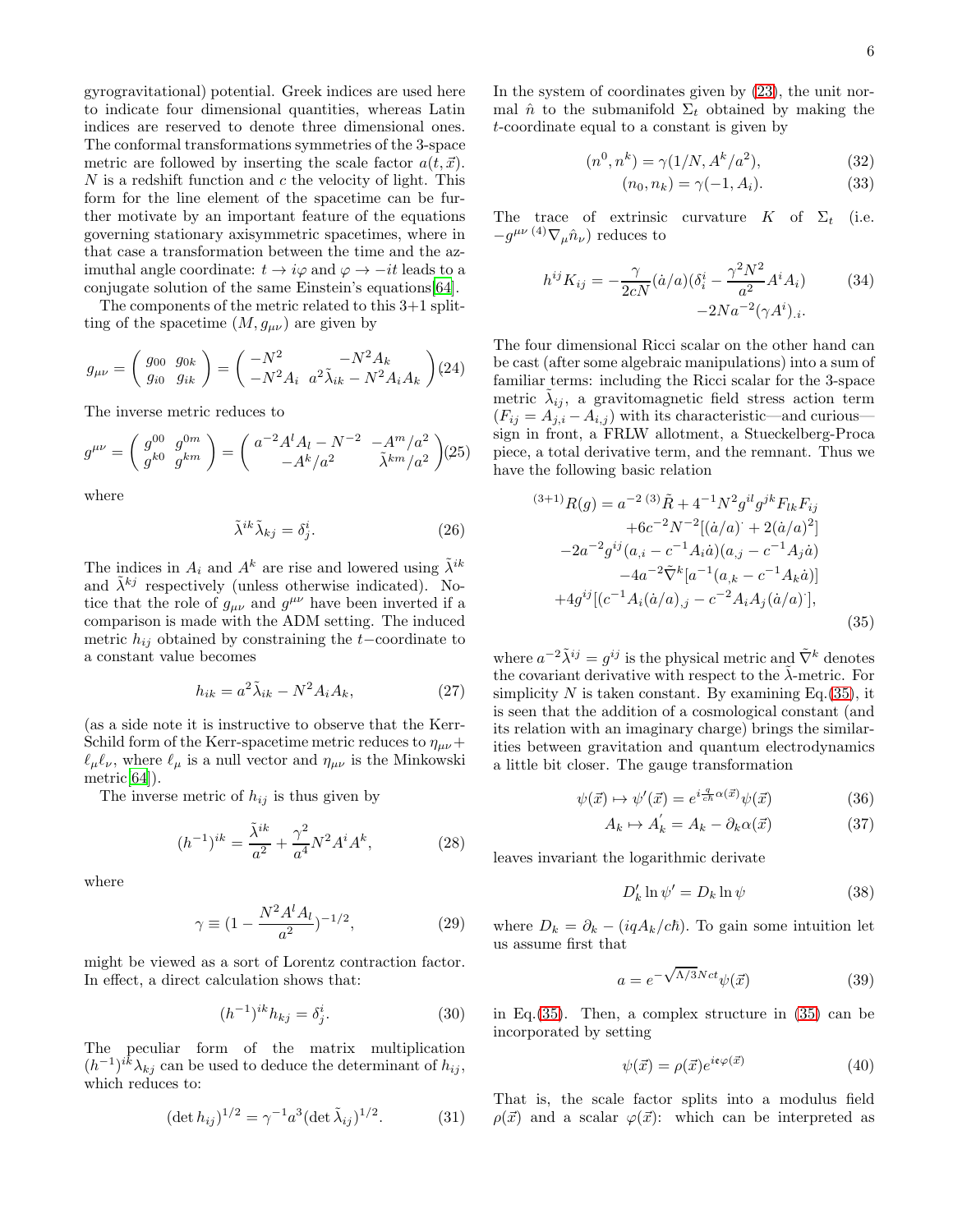a Goldstone boson field, where  $\varphi(\vec{x})$  is identified with  $\varphi(\vec{x}) + 2\pi/\mathfrak{e}$ . Inserting [\(40\)](#page-5-1) in the Einstein-Hilbert action

<span id="page-6-0"></span>
$$
S = (2\chi)^{-1} \int (^{(4)}R - 2\Lambda)(-\det g)^{1/2}, \qquad (41)
$$

and writing

$$
N(\Lambda/3)^{1/2} = -i\mathfrak{e},\tag{42}
$$

where

$$
\mathfrak{e} \equiv n(q\hbar^{-1}G^{-1/2}c^2)N, \ \ n \in \mathbb{Z}, \tag{43}
$$

a principle of least action  $S = \int \mathcal{L}_s dt$  is obtained, where

<span id="page-6-1"></span>
$$
L_s = \frac{1}{2\chi} \int N(\det \tilde{\lambda})^{1/2} \left\{ 2\epsilon^2 \rho \tilde{\lambda}^{ij} (\varphi_{,i} - A_i)(\varphi_{,j} - A_j) \right.+ (3) \tilde{R}\rho - \frac{6\epsilon^2}{N^2} \rho^3 - 4\tilde{\nabla}^k \rho_{,k} + 2\rho \tilde{\nabla}_k \ln |\rho| \tilde{\nabla}^k \ln |\rho| + \frac{N^2}{4\rho} \tilde{\lambda}^{ik} \tilde{\lambda}^{jm} F_{ij} F_{km} - 4i\epsilon \tilde{\nabla}^k [\rho(\varphi_{,k} - A_k)] \right\} dV. (44)
$$

The  $i\hbar^{-1}$  factor multiplying  $\varphi$  or q, and consequently the presence of  $\Lambda$ , has the effect of transforming the classical formula [\(41\)](#page-6-0) into a quantum mechanical expression [\(44\)](#page-6-1), where several useful parameters—describing the superconducting state of the four-dimensional spacetime—can be worked out.

Varying  $\rho$  in  $\mathcal{L}_s$ , the Lichnerowicz equation

$$
-8\tilde{\Delta}|\Psi| + 2\epsilon^2(\vec{\tilde{\nabla}}\varphi - \vec{A})^2|\Psi| + {}^{(3)}\tilde{R}|\Psi|
$$

$$
-\frac{18\epsilon^2}{N^2}|\Psi|^5 - \frac{N^2}{2}\tilde{H}^2|\Psi|^{-3} = 0,
$$
(45)

is recovered, where

$$
|\Psi| = \sqrt{\rho} \tag{46}
$$

and the relation  $\tilde{F}^{km}\tilde{F}_{km} = 2\tilde{H}^2$  has been used. A comparison with Eq. [\(14\)](#page-4-1) gives the contributions to the conformal density of gravitational-wave effective kinetic energy  $M$ , the York time  $T$ , and the conformal local energy density of ordinary mass energy Q, respectively:

<span id="page-6-2"></span>
$$
|\Psi|^{-8}\tilde{M} = 2\Lambda N^2 (\tilde{\nabla}\varphi - \mathbf{A})^2 / 3, \qquad (47)
$$

$$
2T^2/3 = 6\Lambda,\tag{48}
$$

$$
\tilde{Q} = N^2 \tilde{H}^2 / 2,\tag{49}
$$

where we have put the cosmological constant  $\Lambda$  back. On the light of expression [\(47\)](#page-6-2), it is worth pointing out that initial data sets for energy densities and currents are scaled as

$$
\rho = \Psi^{-8}\tilde{\rho} \tag{50}
$$

$$
\mathbf{j} = \Psi^{-10}\mathbf{\tilde{j}} \tag{51}
$$

respectively, among other things to preserve the dominant energy condition  $[52, 65]$  $[52, 65]$ : which implies that  $[66]$ , "at the classical level, the vacuum must be stable against spontaneous matter creation process."

From  $\mathcal{L}_s$  it is readily seen that if the gravitomagnetic field is a pure gauge, the  $U(1)$  gauge symmetry becomes spontaneously broken when

$$
\rho = \rho_s = |\Psi_s|^2,\tag{52}
$$

where

$$
|\Psi_s|^4 = N^{2 (3)} \tilde{R}_s / 18 |\mathfrak{e}^\dagger|^2 = {}^{(3)} \tilde{R}_s / 6\Lambda. \tag{53}
$$

The last condition characterizes the superconducting state of gravitation and requires  $\Lambda \neq 0$ .

The continuity equation

$$
\tilde{\nabla}^k \tilde{J}_k = 0 \tag{54}
$$

is obtained by the variation of  $\varphi$  in  $\mathcal{L}_s$ , giving

$$
\tilde{\mathbf{J}} = -4N\mathfrak{e}^{\dagger^2}|\Psi|^2(\tilde{\nabla}\varphi - \mathbf{A})/2\chi; \tag{55}
$$

that is,

$$
\tilde{\mathbf{J}} = -\frac{4\epsilon N}{2\chi} [\Psi(\frac{\hbar}{i}\tilde{\nabla} - \frac{\epsilon}{2}\mathbf{A})^* \Psi^* + \Psi^*(\frac{\hbar}{i}\tilde{\nabla} - \frac{\epsilon}{2}\mathbf{A})\Psi].
$$
 (56)

The significance of this is that the superconducting current **J** might be interpreted as a probability flux of Cooper pairs charged with vacuum energy and moving with velocity proportional to  $\tilde{\nabla}\varphi - \mathbf{A}$ : Perhaps, the picture of a space-time superfluid charged with vacuum energy might provide a basis for understanding the exotic phenomena observed in galactic cluster collisions[\[7](#page-13-6)], and in particular the ringlike dark matter structure observed in the galaxy cluster C1  $0024 + 17$  [\[67](#page-14-31)].

The dynamical momenta  $-i\hbar\bar{\nabla}$ **ε** $\varphi$  does not change suddenly when a gravitomagnetic vector potential is switched on [\[68](#page-14-32)].

Varying **A** in  $\mathcal{L}_s$  yields

$$
\tilde{\nabla}_k \tilde{F}_l^k = 4 \frac{\mathfrak{e}^2 \rho^2}{N^2} (\tilde{\nabla}_l \varphi - A_l). \tag{57}
$$

The inverse square root of the coefficient on the r.h.s of the previous relation gives the penetration depth

<span id="page-6-3"></span>
$$
\lambda_s = 3(2^{(3)}\tilde{R}_s)^{-1/2}.
$$
 (58)

This number measures how the gravitomagnetic field decays with distance deep inside a large spacetimesuperconducting zone—say by a sort of gravitomagnetic Meissner effect[\[51](#page-14-15), [69\]](#page-14-33); it also determines the thickness of the surface layer where the superconducting current can flow. Expressing the Lichnerowicz equation in the form

$$
\tilde{\Delta}|\Psi| = \tilde{P}(|\Psi|),\tag{59}
$$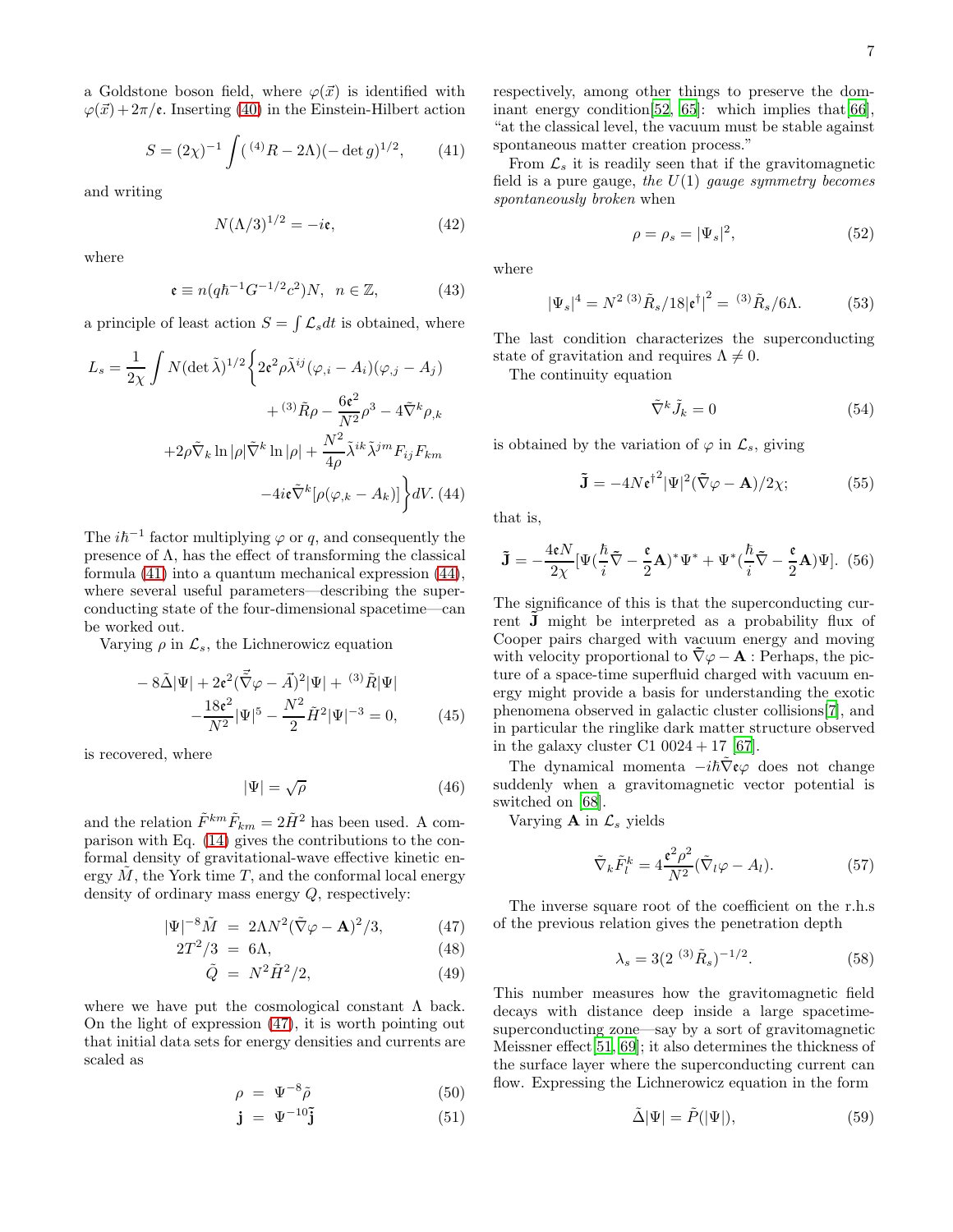

<span id="page-7-2"></span>FIG. 1: Superconducting currents on a torus surface following circular orbits. A pair of cross sections of the torus have also been depicted. In the interior, the modulus of the gravitational potential  $|\Psi|$  is kept nearly constant. The thickness of the surface layer where the superconducting current can flow is controlled by the value of penetration depth  $\lambda_s = 3(2^{(3)}\tilde{R}_s)^{-1/2}$ . The extension of the Cooper pairs are of the order of  $\xi_s = \sqrt{2}^{(3)} \tilde{R}_s^{-1/2}$ .

and evaluating  $\partial \tilde{P}(|\Psi|)/\partial |\Psi|$  at  $|\Psi| = |\Psi_s|$ , the correlation length  $\xi_s$  can be obtained  $\left(-\tilde{\triangle} \delta | \Psi| = \xi^{-2} \delta | \Psi| \right)$ . It reduces to

<span id="page-7-1"></span>
$$
\xi_s = \sqrt{2} \, \, \stackrel{(3)}{=} \, \tilde{R}_s^{-1/2} . \tag{60}
$$

This number measures the extension of the Cooper pair, and it is also the distance through which a change will spread if a small fluctuation of the superconductor state occurs at a given point.

The energy gap per unit volume  $\triangle_{N-S}$  between the normal state  $(\rho = 0)$  and the superconductor state  $(\rho = 0)$  $\rho_s$ ) can be obtained by evaluating the integrand of  $\mathcal{L}_s$ [\[69\]](#page-14-33), giving

$$
\triangle_{N-S} = 2^{1/2} 9^{-1} \mathfrak{e}^{-1} N^{(3)} \tilde{R}_s^{3/2}.
$$
 (61)

This energy gap is related to a critical magnitude  $H_c$ , of the gravitomagnetic field which when exceeded drives the spacetime to its normal state; i.e. when the energy cost per volume to expelled the gravitomagnetic field  $N^2\tilde{H}^2/2$ is greater than  $\triangle_{N-S}$ . This leads (for a sufficiently large superconducting zone compared with  $\xi$ ) the value

$$
\tilde{H}_c = N^{-1} \sqrt{2\rho_s \Delta_{N-S}} = 3^{-3/2} 2^{1/2} |\mathfrak{e}^{-1} \, (3) \, \tilde{R}_s|. \tag{62}
$$

It follows that the superconductivity of gravitation is destroyed in a region when there is a sufficiently strong gravitational spatial curvature. Hence, the most probable place to observe the superconducting phenomenon just described is in the outer skirts of galaxies and not near a central region where a supermassive black hole might be present. Inserting the above values [\(58\)](#page-6-3) and

[\(60\)](#page-7-1) in the dimensionless Gizburg-Landau parameter defined by  $\kappa \equiv \lambda_s/\xi_s$ , it is discovered that the superconducting state of gravitation is of the second kind (or type II [\[12,](#page-13-10) [69\]](#page-14-33)) as

$$
\kappa = 1.5 \tag{63}
$$

is bigger than one. Under this classification also fall other substances like niobium, heavy fermionic materials, fullerenes, and high-temperatures superconductors. It is predicted; therefore, that quantum gravitational effects in more severe circumstances may generate stable vortex lines of minimum flux on the fabric of the spacetime, precisely when the strength for an external gravitomagnetic field lies between  $\tilde{H}_{c1} \sim \kappa^{-1} \tilde{H}_c$  and  $\tilde{H}_{c2} \sim \kappa \tilde{H}_c$ (the Shubnikov phase), which might have important implications for cosmology.

The imaginary part of the Lagrangian is a total derivative and it does not affect the equations of motion. Natural boundary conditions, such as the vanishing of the normal component of the current  $\tilde{J}$  at the boundary surface with unit normal  $\hat{\mathbf{n}}$ ,

$$
\tilde{\mathbf{J}} \cdot \hat{\mathbf{n}} = 0,\tag{64}
$$

can be found by considering the surface integrals appearing in the variation of the action principle [\(44\)](#page-6-1), see also FIG[.1.](#page-7-2)

#### VI. THE QUANTIZATION OF YORK'S TIME

Let us stress that by Eq. [\(48\)](#page-6-2) the quatization of York's time is related to the quantization of the cosmological constant  $\Lambda$ . The spirit of this section is to provoke some thought about the relation between quantum mechanics and general relativity. Since we shall deal with cavities, charges, processes where all the fast things have happened and all the slow things not, and the notion of temperature associated to cosmological horizons, it will be instructive to note that all these elements form part of the standard setting for the derivation of Planck's radiation formula: A hot cavity containing radiation in thermal equilibrium. Let us start with a very profound question.

## <span id="page-7-0"></span>A. "How come the Quantum?"

"Of all the obstacles to understand the foundations of physics," John Wheeler used to say [\[70\]](#page-14-34), "it is difficult to point one more challenging than the question: How come the Quantum?" To at least start scratching the surface of this mystery we shall consider the Hamilton-Jacobi theory of the York–Time action

<span id="page-7-3"></span>
$$
S_K = \frac{1}{\chi} \int_{t = \Phi^+(\vec{x})} K d\Sigma - \frac{1}{\chi} \int_{t = \Phi^-(\vec{x})} K d\Sigma \tag{65}
$$

so that we can make more easily a leap from classical ideas to quantum ones. Let us focus on the case of a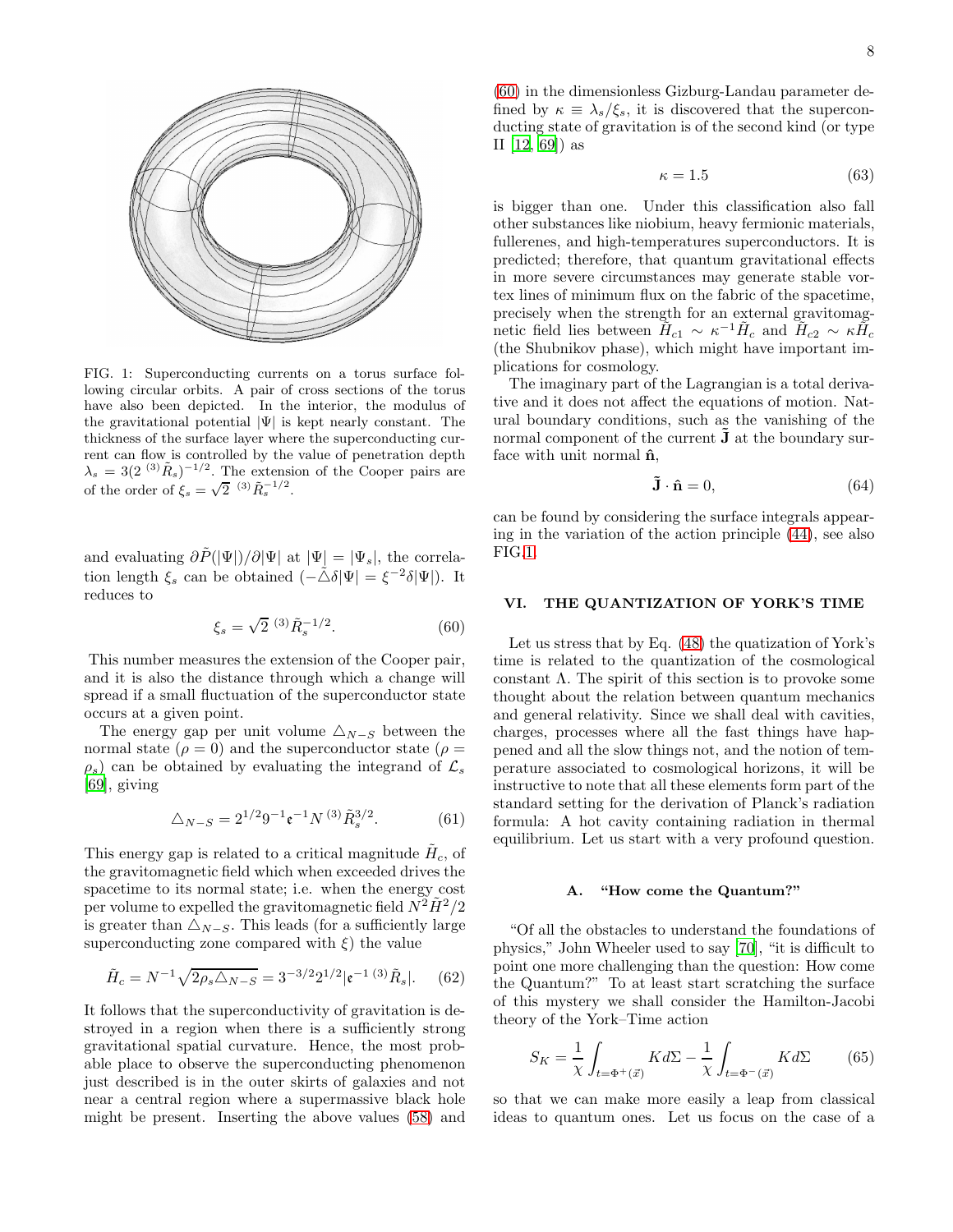thin-sandwich-spacetime system. Let the interior of this spacetime configuration (or hot cavity) be given by a strip of de-Sitter spacetime  $(int M = dS_4)$  whose metric can be cast into the form:

$$
ds^{2} = -c^{2}d\tau^{2} + e^{-2(\Lambda/3)^{1/2}c\tau}\delta_{ik}dx^{i}dx^{k},
$$
 (66)

which is the line element of the steady-state universe of Bondi, Gold, and Hoyle [\[71](#page-14-35)]. Let the top (bottom) be a 3-space hypersurface of the form  $\Sigma_{t=\Phi^+(\vec{x})}$  ( $\Sigma_{t=\Phi^-(\vec{x})}$ ). Thus, from the four dimensional perspective, by [\(23\)](#page-4-5) and [\(39\)](#page-5-2),  $A_j$  becomes pure gauge in the neighbourhood of each of these hypersurfaces, say  $A_j = c \nabla_j \Phi^+$  at the top and  $A_j = c \nabla_j \Phi^-$  at the bottom. What is important is how this quantities are related. Let us introduce a new set variables: The time interval

<span id="page-8-5"></span>
$$
\theta = N(\Phi^+(\vec{x}) - \Phi^-(\vec{x})) \tag{67}
$$

and the *relative scale factor*  $\varrho$  defined by

<span id="page-8-6"></span>
$$
\frac{1}{4}\rho^2 = \sqrt{\Lambda/3}\chi^{-1}(e^{(-\sqrt{\Lambda/3}Nc\Phi^-(\vec{x}))} - e^{(-\sqrt{\Lambda/3}Nc\Phi^+(\vec{x}))})
$$
\n(68)

Inserting [\(31\)](#page-5-3) and [\(35\)](#page-5-4) in [\(65\)](#page-7-3), with  $a = e^{-Nc\sqrt{\Lambda/3}\Phi(\vec{x})}$ , it is found that  $S_K$ , up to second order of approximation in the derivatives of  $\theta$  and  $\rho$ , reduces to a simple—but remarkable expression, that rests entirely on the fundamental principles of the general theory of relativity:

<span id="page-8-3"></span>
$$
S_K = \int_{\mathbb{E}^3} \delta^{ij} \left(\frac{1}{4} Z^2 \varrho^2 \vec{\nabla}_i \theta \vec{\nabla}_j \theta - \vec{\nabla}_i \varrho \vec{\nabla}_j \varrho\right) + higher \ order \ terms. \tag{69}
$$

where  $Z$  is given by:

$$
Z = \frac{e^{\mathcal{J}\omega^*/2K_BT}}{e^{\mathcal{J}\omega^*/K_BT}-1} = \sum_n e^{\mathcal{J}\omega^*(n+\frac{1}{2})/K_BT} \tag{70}
$$

Notice the conspicuous similarity of Z with the partition function of an ideal Bose Einstein gas ("quantum mechanics without quantum mechanics?"). The following identifications have been made however:

<span id="page-8-2"></span>
$$
K_B T = \frac{\hbar c}{2\pi} \sqrt{\Lambda/3},\tag{71}
$$

$$
\sqrt{\Lambda/3} = -i \frac{e^{\dagger}}{c\hbar} \sqrt{1/4\pi\epsilon_o G} c^2,\tag{72}
$$

$$
\mathcal{J} = \frac{e^{\dagger^2}}{c},\tag{73}
$$

and

<span id="page-8-0"></span>
$$
\omega^* = t_P^{-1} (c\theta / 2\pi \ell_P). \tag{74}
$$

This first relation comes from associated temperature of the cosmological horizon. The second relates  $\Lambda$  with the charge  $e^{\dagger}$ . A itself can also be used to define a natural unit of action  $\mathcal{J}$ , as in the electrogravitic scale [\[72\]](#page-14-36). Thus, when  $e^{\dagger}$ , lets say, is made by hand numerically equal to

the charge of the electron,  $J$  reduces to  $\hbar$  times the fine structure constant  $\alpha \approx 1/137$ .  $t_P$  and  $\ell_P$  are the Planck time and Planck length respectively.

We shall now proceed heuristically, but later on we will provide another argument leading to similar findings. We might associate  $\omega^*$  with a discrete portion of energy as given by

<span id="page-8-7"></span>
$$
E_{n_+} - E_{n_-} = \mathcal{J}\omega^*,\tag{75}
$$

which can be viewed as an extension of Bohr's frequency condition. In view of Eq. [\(74\)](#page-8-0), let us take the natural step forward of assuming that the time difference  $\theta$  is quantized: in such a way that, in the proposed period, a light ray would girdle an integer number of times as if it were to trace a flat circle of radius  $\ell_P$ , and explore the consequence of this in a little more general situation: say when  $H = \nabla \times A$  doesn't hold globally, which could be the case if we add to the physical system a gravitomagnetic monopole or other type of topological obstruction. For instance, one might assume a 'Dirac string' ending in some point inside our spacetime sandwich. Take a 2-sphere immersed in  $I \times \mathbb{E}_2$ , where I represents a sufficiently long interval of time; then

<span id="page-8-1"></span>
$$
\Phi_{flux} = \int_{\odot} \nabla \times A_+ d\Omega_+ - \int_{\oplus} \nabla \times A_- d\Omega_- \quad (76)
$$

$$
= \oint c \vec{\nabla} \theta \cdot d\vec{s}
$$

$$
= 2\pi \ell_P n; \ \ n \in \mathbb{Z}.
$$

The first line correspond to the flux over a close sphere which has been divided into upper and bottom hemispheres. Using Stokes's theorem the added integrals of the first line are converted into a single close path integral over the equator.  $A_+$  and  $A_-$  are related by means of a gauge transformation. Using our above result about the quantization of time one arrives at the third line. Which states the quantization of the vortex strength. The smallest vortex has circulation  $2\pi\ell_P$ . The last two lines in Eq.[\(76\)](#page-8-1) can be regarded as a Bohr-Sommerfield quantization condition on a completely accessible close path[\[73\]](#page-14-37)

$$
\oint pdx = 2\pi\hbar n. \tag{77}
$$

Alternatively, from [\(72\)](#page-8-2), [\(73\)](#page-8-2), and [\(74\)](#page-8-0), we might claim that it is the cosmological constant the one that has been quantized and given in terms of multiplets of a fundamental unit of charge:  $-i\mathfrak{e}$ .

The first term in [\(69\)](#page-8-3) can be regarded as a generalization of the relation

<span id="page-8-4"></span>
$$
E_G = (4G)^{-1} \int_{\mathbb{E}^3} (\vec{\nabla}\Phi^+(\vec{x}) - \vec{\nabla}\Phi^-(\vec{x}))^2, \qquad (78)
$$

since Eq. [\(69\)](#page-8-3) includes an extra weighting factor given by  $\varrho^2 Z^2$ . Eq. [\(78\)](#page-8-4) was introduced by Penrose in the context of the gravitational reduction of the wave packet[\[74,](#page-14-38) [75\]](#page-14-39).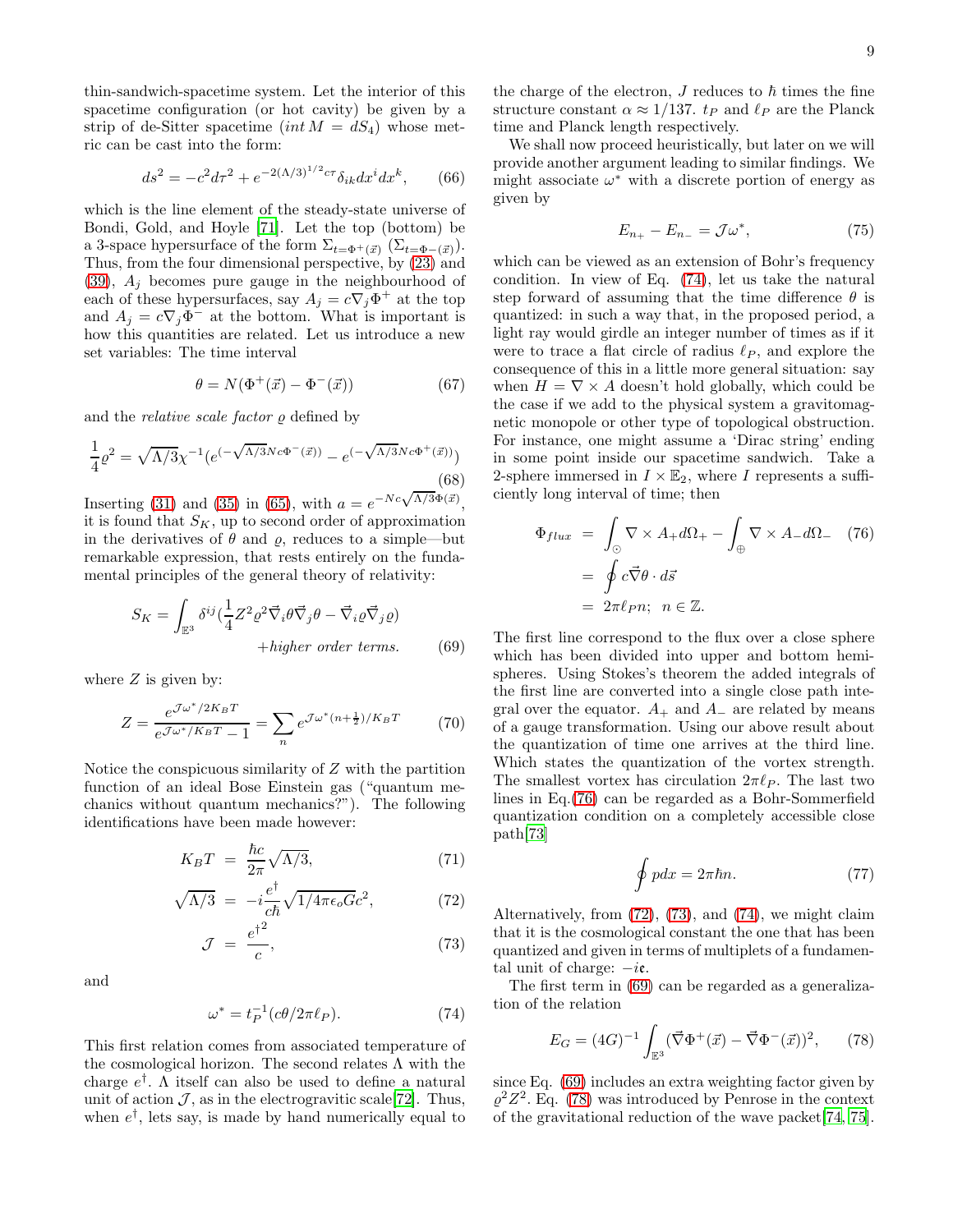Let us see if we can gain some insight from this circumstance. In Penrose's proposal a lump of mass is placed in an unstable superposition state  $(1/\sqrt{2})(|-\rangle + |+\rangle)$ . The states: 'here'  $|->$  and 'there'  $|+>$  form a preferred basis of states, mysteriously chosen by nature itself (an affair known as the preferred basis problem). Let  $\Phi^+(\vec{x})$  and  $\Phi^-(\vec{x})$  be the gravitational potential energy for each of the above states respectively. Notice that in  $(67)$ ,  $(78)$ , and therefore in  $(69)$ , there is a delicate issue for making a pointwise identification of two different spaces since one must ensure that the principle of general covariance is preserved. By instability we mean that the linear unitary evolution of states  $(1/\sqrt{2})(|-\rangle + |+\rangle)$ is not going to last. "Schrödinger's equation" quoting John Bell[\[76](#page-14-40), [77](#page-14-41)] "is not always right." Then, according to the wave packet reduction scenario, a pure unitary evolution is only an approximation, and another piece of the quantum mechanical setting sets foot in; namely, a non deterministic, time asymmetrical (non-local) law of evolution that makes the wave function 'collapse' into  $|-> \text{OR }|+>$ . Since mass affects the rate of clocks, a fuzziness in the description of time is manifest from the very beginning by the consideration of such linear superposition of states, a blurriness scaling all the way down to the Schrödinger equation itself. Following the analogy with other quantum unstable systems, Penrose argued that  $E_G$  is set to capture not only the indefiniteness of the energy of the transient state  $(1/\sqrt{2})(|-> + |+>)$ but also its lifetime[\[78](#page-14-42)]:

<span id="page-9-0"></span>
$$
T_G \sim \frac{1}{E_G}.\tag{79}
$$

This gives physical meaning to [\(78\)](#page-8-4) and [\(69\)](#page-8-3). A central issue that needs to be tackled, however, is the law conservation of energy, one of the cornerstones in physics. Pioneering work on the subject of (objective) wave packet reduction have ran into trouble with this law[\[79\]](#page-14-43). But it has been anticipated that bringing gravity into the picture might fix the problem (no matter how tiny it is). To test the prediction of the rate of state reduction given by Eq.[\(79\)](#page-9-0), and specially to explore whether or not the phenomenon of wavefunction collapse is a real physical process, Space and Earth base experiments have been proposed[\[80,](#page-14-44) [81](#page-14-45)]. We have not succeed yet in providing a dynamical formulation for Penrose proposal, but perhaps the ideas set forth here can lead, under further investigation, to a novel dynamical formulation for the gravitational collapse of the wave function. In ref.[\[82\]](#page-15-0), it is argued that time translation symmetry can be spontaneously broken in such a way that the Schrödinger's equation becomes perturbed infinitesimally by a weak unitarity breaking field, where the perturbation is assumed to be due to the influence of general relativity.

Let us turn now to another argument, and see what happens when we in fact invoke quantum mechanics to study the equations of motion derived from [\(65\)](#page-7-3). Are we led to similar conclusions?

<span id="page-9-1"></span>FIG. 2: A locally inextendible analytic extension of Misner space with topology  $\mathcal{R} \times I$ . The time t runs along the vertical axis. The chronology horizon, at  $t = 0$ , is depicted by the circle at the centre of the diagram and separates region I from a causality violating zone: region II. The vertical null geodesics  $\phi' = \text{cte}$ . are complete, in contrast the twisted null geodesics, pirouetting an infinite amount of times near the chronology horizon, are incomplete.

## B. The instability of Misner space and the fall of a particle to the centre

Introducing the variable

$$
\varphi = 2^{-1} \int Z d\theta = 2^{-1} \ln|\tanh(4^{-1}\theta)|, \qquad (80)
$$

the metric

<span id="page-9-3"></span>
$$
ds^2 = -d\varrho^2 + \varrho^2 d^2 \varphi,\tag{81}
$$

can be read off from equation [\(69\)](#page-8-3). It is the metric of the Misner space; that is, Minkowski space with identification under a boost [\[83](#page-15-1)]. Misner space is a geodesically incomplete spacetime with topology  $\mathcal{R} \times S^1$ ; it contains close time-like curves (CTC's), and a chronological horizon at the critical value  $\rho = 0$ , see Fig[.2.](#page-9-1) Changing variables  $(\varrho \to t^{1/2}; \varphi \to 2^{-1}\varphi)$ , we get:

<span id="page-9-2"></span>
$$
ds^{2} = 4^{-1}(-t^{-1}dt^{2} + td^{2}\phi).
$$
 (82)

Setting  $\phi' = \phi - \ln t$  in [\(82\)](#page-9-2), the metric reduces to:

<span id="page-9-5"></span>
$$
ds^2 = 2dt d\phi' + td^2\phi',\tag{83}
$$

which is non singular at  $t = 0$ . From [\(81\)](#page-9-3) the geodesic equations can be cast as

<span id="page-9-4"></span>
$$
\ddot{\varrho} = -\varrho \dot{\varphi};\tag{84}
$$

$$
(\varrho^2 \dot{\varphi}) = 0. \tag{85}
$$

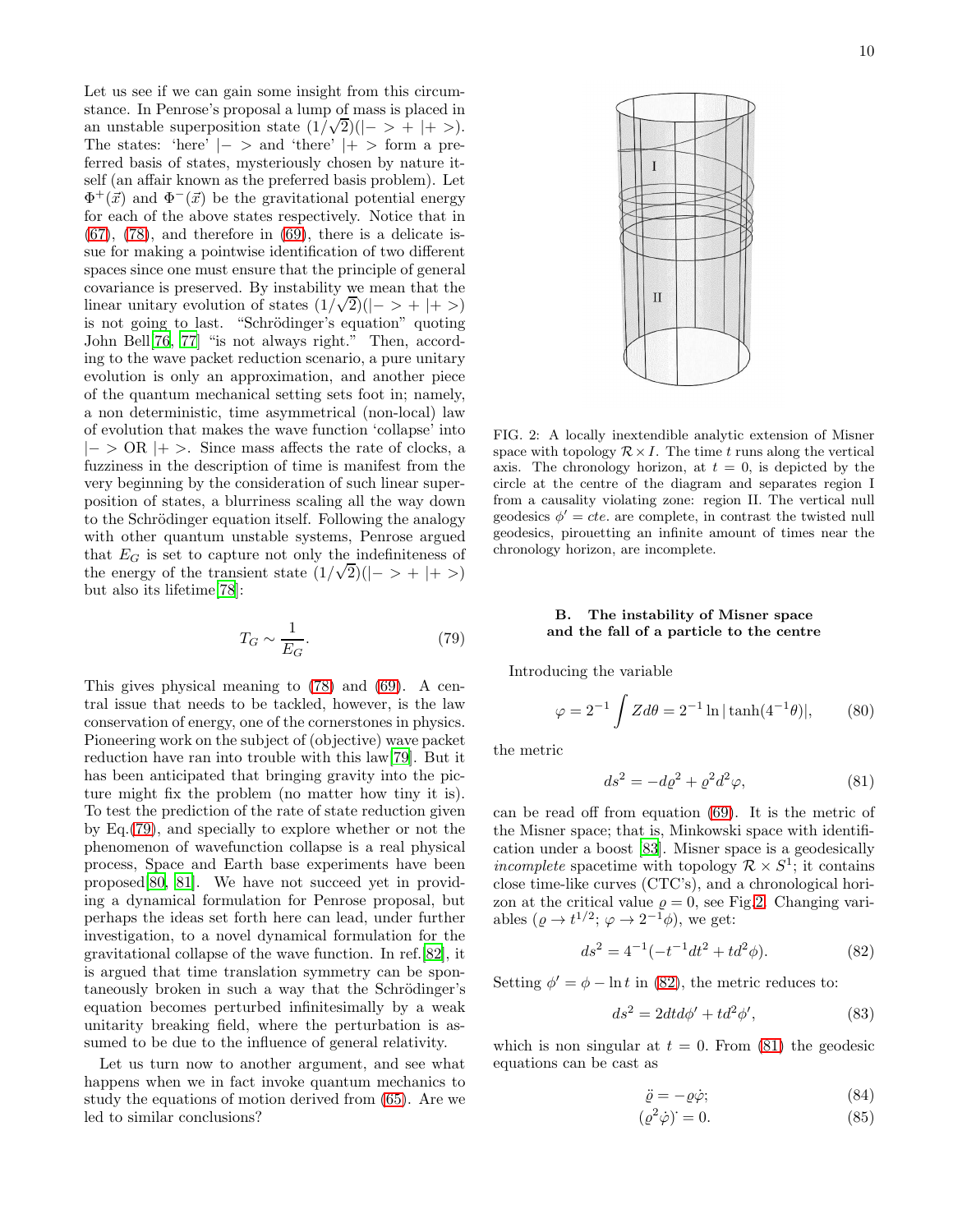The second equation can be interpreted as the law of conservation of angular momentum; that is

<span id="page-10-1"></span>
$$
\varrho^2 \dot{\varphi} = \ell = cte. \tag{86}
$$

If  $\ell = 0$ , either  $\rho = 0$  (for finite  $\dot{\varphi}$ ) or  $\varphi = cte$  (in which case  $\varrho = \beta \tau + \varrho_o$ . If  $\ell \neq 0$ , writing  $\varrho = 1/U$  and  $d/dt = \ell \varrho^{-2} d/d\varphi$ , Eq.[\(84\)](#page-9-4) reduces to  $U_{,\varphi\varphi} = U$ , leading to following solutions:

<span id="page-10-0"></span>
$$
\varrho^{-1} = \varrho_{\text{max}}^{-1} \cosh(\varphi - \varphi_o); \tag{87}
$$
\n
$$
\varrho^{-1} = C e^{\pm(\varphi - \varphi_o)}.
$$
\n(88)

$$
\varrho^{-1} = \mathcal{C}e^{\pm(\varphi - \varphi_o)}; \tag{88}
$$
\n
$$
e^{-1} = \sqrt{2\epsilon}e^{-1}\sinh(\varphi - \varphi_o) \tag{89}
$$

$$
\varrho^{-1} = \sqrt{2\epsilon}\ell^{-1}\sinh(\varphi - \varphi_o) \tag{89}
$$

for timelike, null, and spacelike geodesics respectively;  $\epsilon$ is a constant parameter that can be interpreted as a sort of energy. It is negative for the bound states given by [\(87\)](#page-10-0) and it is defined by

$$
\epsilon = 2^{-1}(\dot{\varrho}^2 - \varrho^2 \dot{\varphi}^2). \tag{90}
$$

From [\(88\)](#page-10-0) it is seen that null geodesics spiral round and round as they approach to the locus of points satisfying  $\rho = 0$ . They are divided symmetrically into two families, according to the sign of the exponent. In the coordinate system given by [\(83\)](#page-9-5), the null geodesics of one of the families have been untwisted so that they become vertical lines that cross the chronology horizon at  $\rho = 0$ ; meanwhile the geodesics of other family cannot be analytically continued beyond the horizon, and have finite affine length[\[65,](#page-14-29) [83](#page-15-1)]. A symmetric construction can be done by setting  $\phi' = \phi - \ln t$  instead, where the roles played by both families of null geodesics become interchanged. This gives two inequivalent, locally inextendible, analytic extensions which are geodesically incomplete, see Fig[.2.](#page-9-1)

A test particle which classically would follow the time-like geodesics [\(87\)](#page-10-0), and therefore it is confined to  $\rho \leq$  $\varrho_{\text{max}}$ , can explore larger values than  $\varrho_{\text{max}}$  by quantum tunneling.

Using [\(86\)](#page-10-1) we can eliminate  $\varphi$  from [\(84\)](#page-9-4) to get an inverse quadratic potential (or an inverse cube forced), which is singular at the origin  $(\varrho = 0)$ , i.e. at the chronology horizon:

$$
\ddot{\varrho} = -\partial_{\varrho} V; \ V(\varrho) = -2^{-1} \ell^2 \varrho^{-2}.
$$
 (91)

The corresponding Hamiltonian is given by

<span id="page-10-2"></span>
$$
\hat{\mathcal{H}}\Psi(\varrho) = 2^{-1}[(-i\hbar\partial_{\varrho})^{2} - \ell^{2}\varrho^{-2}]\Psi(\varrho) = \epsilon\Psi(\varrho). \quad (92)
$$

From the point of view of spectral theory, an inverse quadratic singular potential (or cubic force) is special, in the sense that it does not belong to the Kato's class, and it cannot be regarded as a lower order perturbation of the Laplacian: it marks the division of the appearance of unusual spectral behaviour not present in less singular potentials (like the ones that at leading order show a power law dependence in  $\rho$  near the origin of the form  $V \sim C' \varrho^s$ ,  $s > -2$ ). Notice that for a nonrelativistic particle trapped inside a spherical shell of radius  $\rho$ , the Heisenberg's uncertainty principle leads to

an uncertainty in its kinetic energy  $(K.E.)$  of the order of K.E. ~  $\hbar^2/2\mu\rho^2$ ; thus, in the form of an inverse square law. Potentials with a roughly inversesquared-law type behaviour can be found in the Efimov effect[\[84\]](#page-15-2), in dipole-electron system[\[85](#page-15-3)], in the nearhorizon physics of some black holes[\[86\]](#page-15-4), and in quantum chromodynamics  $(QCD)$ ; for instance, a naïve perturbative analysis with resummed self energy bubbles for the gluon propagator yields (according to thermal field theory[\[87\]](#page-15-5)) the following potential for gauge invariant sources:  $V(\rho) \propto \rho^{-2} e^{-2m_D \rho}$ , where  $m_D$  is the Debye mass given by  $m_D^2 \simeq 3^{-1}(N + N_f)g^2(T)T^2$ ; N, N<sub>f</sub>,  $g(T)$ , and T being respectively the number of colours, the number of flavours, the gauge coupling constant, and the temperature:  $N^{QCD} = 3$ ,  $N^{QCD} = 6$ , and  $g \sim 1/\ln(T/\Lambda_{QCD})$ .

For a bound stationary state set

<span id="page-10-3"></span>
$$
\epsilon = -\kappa^2. \tag{93}
$$

Then, it is known that if the constant parameter  $\ell$  (with units of action) is larger than some critical value, the spectrum of  $(92)$  is *continuous*. That is, if

$$
\ell > \hbar/2, \tag{94}
$$

no matter what negative is the value of the energy we choose, a quadratically integrable, continuos, wave function which is finite at infinity, and satisfying [\(92\)](#page-10-2), can be found [\[88,](#page-15-6) [89\]](#page-15-7). In contrast, in the hydrogen atom one obtains the discrete spectrum found by Niels Bohr.

Remarkably, as it was noticed in [\[88](#page-15-6)], a bizarre quantization rule is obtained if one imposes the further requirement that the state functions for bound states be mutually orthogonal: This does not uniquely fix the energy levels, it fixes, however, the energy levels relative to each other as follows[\[88\]](#page-15-6)

<span id="page-10-5"></span>
$$
\epsilon_n = -\kappa_o^2 e^{-\frac{2\pi n}{p}}; \quad n = \dots, -2, -1, 0, 1, 2, 3, \dots \quad (95)
$$

An accumulation point sets in for  $n \to +\infty$ ; that is, near  $\epsilon = 0$ . To see all this more closely observe, using [\(93\)](#page-10-3), that a bound-stationary state will obey the Schrödinger's equation

<span id="page-10-4"></span>
$$
\frac{d^2R}{d\varrho^2} + [-\kappa^2 + \frac{\gamma^2}{\varrho^2}]R = 0,
$$
\n(96)

where  $\gamma^2 = \ell^2 \hbar^{-2}$ . That the spherical Hankel function of imaginary argument and complex order

$$
\frac{1}{\varrho}R = h_{ip-\frac{1}{2}}(i\sqrt{-\epsilon}\varrho)
$$
\n(97)

satisfies [\(96\)](#page-10-4) while not diverging at infinity, where

$$
p = \sqrt{\gamma^2 - (1/4)}
$$

and

$$
h_{ip-\frac{1}{2}}(i\sqrt{-\epsilon}\varrho)=
$$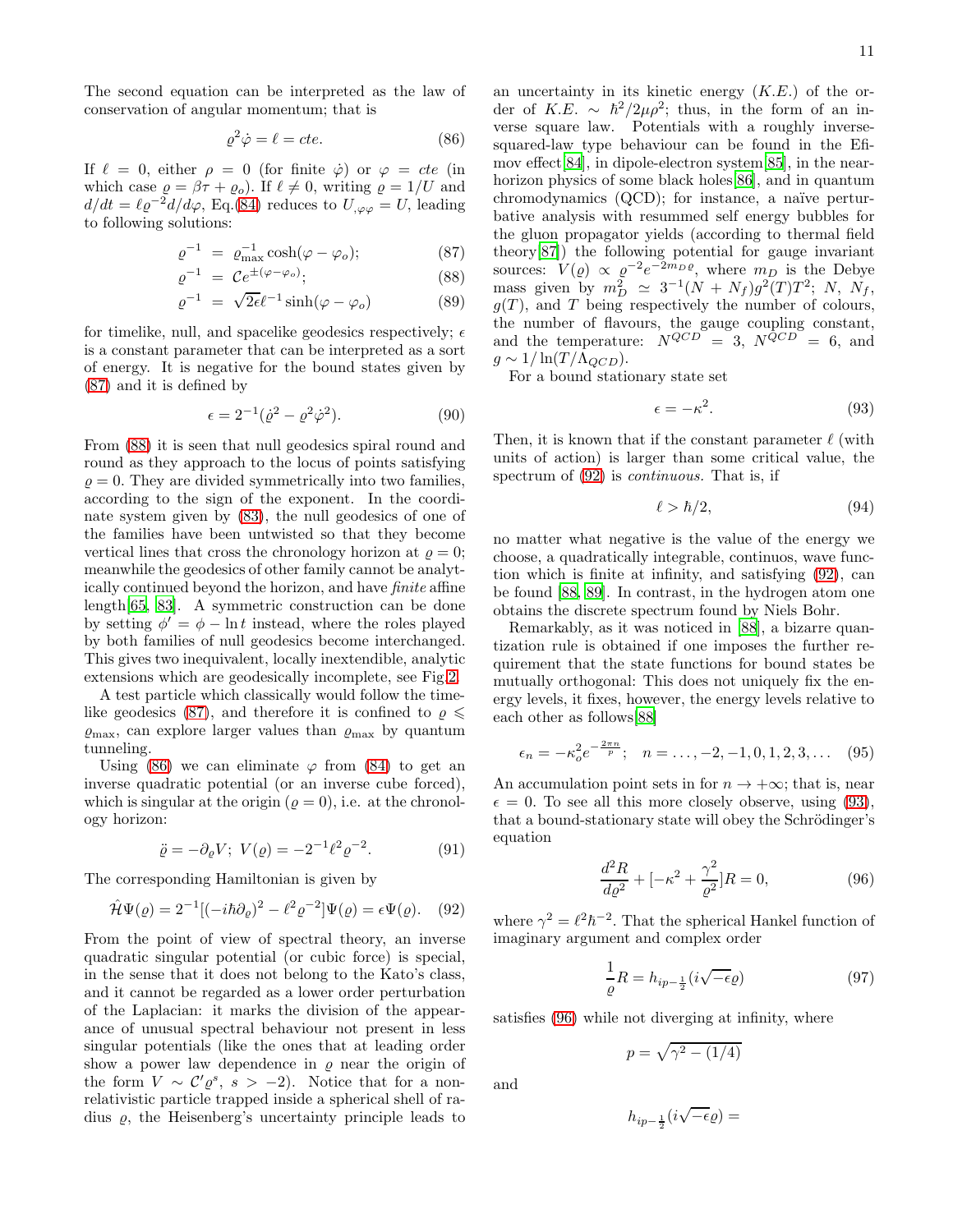$$
\sqrt{\frac{\pi}{2i(-\epsilon)^{\frac{1}{2}}\varrho}}\left[\frac{e^{\pi p}}{\sinh(\pi p)}J_{ip}(i\sqrt{-\epsilon}\varrho)-\frac{1}{\sinh(\pi p)}J_{-ip}(i\sqrt{-\epsilon}\varrho)\right].
$$

 $J_{ip}$  and  $J_{-ip}$  are Bessel functions with the following asymptotic rules at infinity[\[90](#page-15-8)]:

$$
h_{ip-\frac{1}{2}}(i\sqrt{-\epsilon}\varrho) \to \frac{1}{i(-\epsilon)^{\frac{1}{2}}\varrho} e^{-\sqrt{-\epsilon}\varrho - \frac{1}{2}i\pi(ip+\frac{1}{2})}, \sqrt{-\epsilon}\varrho \to \infty;
$$

and at the origin of coordinates:

$$
h_{ip-\frac{1}{2}}(i\sqrt{-\epsilon}\varrho) \to \sqrt{\frac{2i\pi}{(-\epsilon)^{\frac{1}{2}}\varrho}} \frac{e^{\frac{1}{2}\pi p}}{|\Gamma(1+ip)|\sinh(\pi p)} \times \times \sin[p\ln(\frac{1}{2}(-\epsilon)^{\frac{1}{2}}\varrho) - \Theta_p]; \sqrt{-\epsilon}\varrho \to 0,
$$
 (100)

where  $\Gamma(1+ip) = |\Gamma(1+ip)|e^{i\Theta_p}$ .

Precisely for p real (i.e.  $\gamma > 1/2$ ), no matter how negative is  $\epsilon_n$ , the wave function remains finite but oscillates without limit as  $\rho$  goes to zero. One therefore concludes that the 'normal state' corresponds to  $\epsilon_n \to -\infty$ , where the particle becomes confined to a infinitely small region near the origin  $\rho = 0$ ; hence, it falls to the centre [\[89\]](#page-15-7). The scalar product between two of the above eigenfunctions is given by

$$
(\kappa_i - \kappa_j) \int_0^\infty R_i R_j = \frac{2i\pi p}{\sqrt{\kappa_i \kappa_j}} \frac{e^{\pi p} \sin[p \ln |\kappa_i/\kappa_j|]}{|\Gamma(1+ip)|^2 \sinh^2(\pi p)} \tag{101}
$$

which is zero for  $i \neq j$  if  $p \ln |\kappa_i / \kappa_j| = n\pi$ ,  $n \in \mathbb{Z}$ .

It follows from [\(92\)](#page-10-2), the conservation of energy, and [\(95\)](#page-10-5) that at the turning point

$$
\varrho^{\max} = \varrho_o^{\max} e^{\frac{\pi n}{p}}; \ \ n \in \mathbb{Z}.
$$
 (102)

Using [\(68\)](#page-8-6), fixing  $\Phi_{+}$ , and going to the large n limit it is inferred that

$$
e^{\frac{2\pi n}{p}} \approx e^{\sqrt{\Lambda/3}Nc(\theta-\theta_o)}.
$$
 (103)

where  $e^{-\sqrt{\Lambda/3}Nc\theta_o} \propto e^{-\sqrt{\Lambda/3}Nc\Phi_+}.$ 

Hence, in the proximity of the accumulation point, where  $\epsilon$  vanishes, it is found that

$$
\sqrt{\Lambda/3}Nc(\theta - \theta_o) \approx 2\pi n/p,\tag{104}
$$

meaning that  $\omega^*$  in [\(74\)](#page-8-0) and [\(75\)](#page-8-7) is proportional to  $n \in \mathbb{Z}$ , as was naively presume in section [VI A.](#page-7-0) Alternatively, by [\(73\)](#page-8-2) and [\(72\)](#page-8-2), this result can also be regarded as a subtle quantization of charge; hence, of  $\sqrt{\Lambda/3}$ . The classical instability of Misner space at the chronology horizon signifies that for any physically reasonable perturbation the spacetime geometry will be radically altered; the complete detail of the transformation and the way it can be related to the wave function collapse scenario, however, remains an open question.

### <span id="page-11-0"></span>VII. REMARKS AND CONCLUSIONS

(98) The special theory of relativity made the 'luminiferous (99) stance that offered no resistance to the passage of matter ether' of Huygens a superfluous entity inasmuch as there is no need to appeal for an absolute stationary space in which electromagnetic waves propagate at the absolute speed c. Thus, "it removed from the ether its last mechanical quality, its immobility". There was no ether: an incompressible, extremely dense, extremely elastic sub-

to it. Today we are not free from difficulties and we have incorporated an invisible substance—the enigmatic cold dark matter—in our theories, which has also some striking properties in order to explain some aspects of the universe at large scales. When cold dark matter is not invoked, theorists resort to modifications of the law of gravity or an alteration of the Newtonian dynamics. The random fluctuations of the quantum world seem to introduce, however, a new class of ether: 'the quantum vacuum' whose physical properties can be determined by studying the way it reacts under external stimuli[\[91\]](#page-15-9). We have argued that it is this feature of the natural world that determines the nature of cold dark matter, and that there is no need to recur to supersymmetric particles, or to the axion, or to abandon the Einstein's field equations at large scales; rather, it is proposed that a notion of superconductivity in the realm of gravity is the key to solve this conundrum, providing also a new context to envision the cosmological constant problem: where vacuum energy plays the role of charge.

According to Sakharov [\[92](#page-15-10)], who based his arguments on previous work by Zel'dovich [\[93\]](#page-15-11) on the analysis of the physics of the cosmological constant:

"Gravitation may be regarded as the metric elasticity of space that arises from elementary particle physics."

The 'quantum vacuum' associated with the various fields and particles must react in a precise manner to changes in the curving of space (or to changes in the boundary conditions). Thus, expressing first the vacuum action as a sum of terms ordered by its degree of nonlinearity in the curvature for a given geometry (with appropriated boundary terms); and secondly, using Sakharov's hypothesis to establish the equivalence between, the linear term in the curvature of such an expansion and the Einstein-Hilbert action: It is concluded that the Newtonian constant of gravity  $G$  is a kind of 'elastic constant of the metric' whose value is completely determined by ele-mentary particle physics and a natural cut off scale[\[94\]](#page-15-12). Formally it is obtained that  $G = c^3/(16\pi A\hbar \int kdk)$  where A is a dimensionless factor of order one, and the divergent integral is over the momenta of the virtual particles. A rough of estimate of G sends the cut off scale to the Planckian regime

<span id="page-11-1"></span>
$$
k_{\text{cut off}} \sim (c^3/\hbar G)^{1/2} = l_{pl}^{-1} \approx 1/1.6 \times 10^{-33} cm
$$
, (105)

marking the limit of applicability of the theory of quantum fields. If this intuitive insight turned out to be correct, it would mean—by comparison with the theory of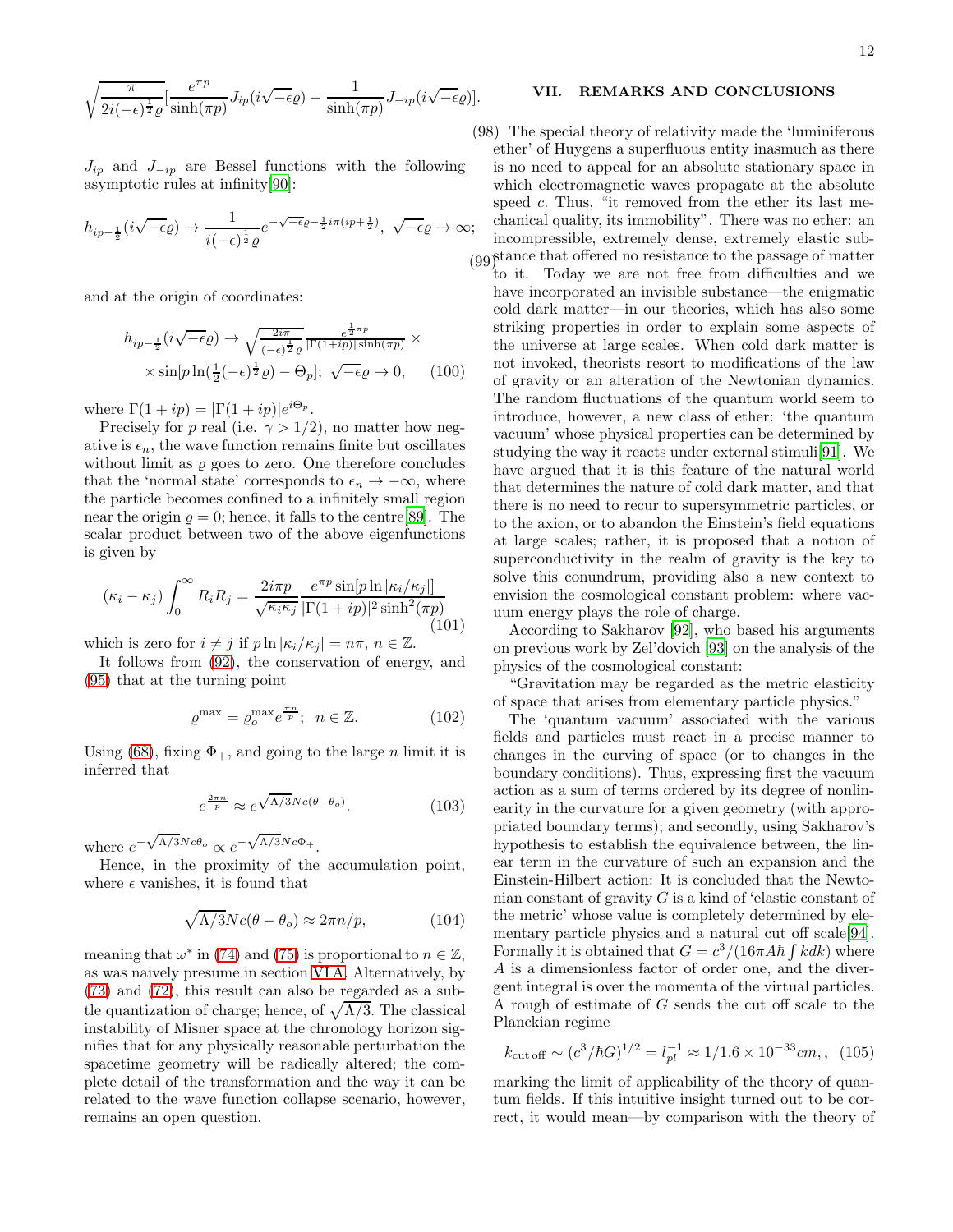elasticity—that: Einstein's gravity is not as fundamental as one would have been expected, being only an emergent aspect of particle physics. The principle of least action [\(44\)](#page-6-1) inferred in section V strongly support this atomistic thinking.

It must also be admitted, by Eq.[\(105\)](#page-11-1), that it would not be a priori justified a direct use of one (or perhaps all) of the usual notions of field, particle, space, quantum, or time to go beyond the Planckian regime—in case such a thing were possible. The history of physics is plagued, however, with examples where it is the unification of old concepts which led to the extension of its limits of applicability. Thus, embracing this perception one naively can write Eq.[\(105\)](#page-11-1) as:  $(-iqc^2/\hbar G^{1/2})_{\text{cutt off}} \sim l_{pl}^{-1}$ . Meaning that there is somewhere a feature of the space-time whose description is given by complex numbers and discrete structures, which might just control the divergences of the theory so that it can be extended its applicability a little bit further. Likewise the other elastic constants of the metric should form a set of clues for the unification of the geometry with the quantum. And if one commits the terrible felony of bringing out the measurement paradox: by making the bold assumption that the phenomenon of wavefunction collapse is a real physical process where gravity is involved; then, the original situation regarding the status of Einstein's gravity has been turned around, and it might, after all, provide us with important clues concerning the most basic principles of nature. This might be an instance of the oft-repeated dictum of Niels Bohr[\[95](#page-15-13)]:

"The opposite of a correct statement is a false statement. But the opposite of a profound truth may well be another profound truth."

The mathematical formalism presented here seems to indicate that quantum mechanics is interconnected with gravity in a subtle way, since under precise circumstances Einstein's general theory of relativity can be cast as a superconductivity theory of the four-dimensional spacetime; and furthermore, geometrical boundary terms in the variational formulation of the theory, like the York-Hawking-Gibbons term  $(2\chi)^{-1} \int 2K$ , naturally leads to curious relationships closely akin to the Planck's radiation formula.

In the present article cold dark matter is linked to dark energy: the first was pictured as a quantum macroscopic phenomena, where the spacetime acquires superconducting properties transporting vacuum energy—the analog of the electric charge—around galaxies and cluster of galaxies, while deforming the gravitomagnetic lines of force.

Gravitomagnetism: describing how local inertial frames are influenced and dragged by mass-energy currents relative to other masses, was predicted in the period of 1896-1916, and discussed even before the advent of the complete formulation of the General theory of relativity[\[52\]](#page-14-16). This effect is so feebly in strength that it is not easy to account for it by direct observation of natural celestial bodies in our solar system (i.e. Mercury going around the Sun, Jupiter's fifth moon circling Jupiter). However it has already been detected (the Lense-Thirring effect) by the LAGEOS satellites[\[96\]](#page-15-14). Furthermore, on 24 April 2004, the Gravity Probe B spacecraft—equipped with superconducting gyroscopes spherical to one part in a million, and a star-tracking telescope—started collecting data about the gravitomagnestim of Earth for almost a year. The climax came on May 2011, the year of the centenary anniversary of the discovery of superconductivity, when the Gravity Probe B satellite experiment announced his final results in complete accordance with Einstein's 1916 theory of curved spacetime[\[97\]](#page-15-15). Thus, it is fair to assert that this approach to the dark matter conundrum—originated from the conviction that gravity has a lot to say about why the quantum theory is the way it is—rest on this well founded aspect of physics.

Take notice that essential features of the present theory appear—albeit in different form, in other approaches to the cold dark matter conundrum. For instance, in the theory of modified gravity known as TeVeS, proposed by J. Bekenstein [\[10](#page-13-8)], it is resorted to a vector and a scalar field, as well as conformal deformations of the metric; on the other hand, axionic cold dark matter is a theory about Pseudo-Nambu-Goldstone bosons.

Let us point out, that standard (collisionless) cold dark matter seems to have problems on small scales: due to cuspy central density profile haloes that are in conflict with observation of dwarf galaxies[\[98\]](#page-15-16), due to a delicate issue of the mass growth rates of central black holes through the capture of cold dark matter particles[\[99\]](#page-15-17). Self-interacting Bose-Einstein-condensates (BEC) for cold dark matter have been offered as an alternative, since they can produce galactic halos with constant density cores. In the case of axionic dark matter, it has been argued that the formation of quantum vortices by the superfluidity of the BEC cold dark matter halo is not expected, since axions are effectively non interacting; vortices however will be created in stronglycoupled condensates[\[100\]](#page-15-18). This is a relevant fact since in this article some estimates for the formation of spacetime quantum vortices have been given. The proposed theory also predicts the expulsion of gravitomagnetic fields in analogy with the Meissner effect.

The corresponding microscopic theory of superconductivity of the spacetime has not yet been provided. The result stands only at a phenomenological level, in terms of the Gizburg-Landau equations of superconductivity, which however seem to provide a route worth exploring for the explanation of a real physical phenomenon occurring in the outskirts of galaxies. It is worth mentioning that the BCS theory was developed almost half a century after the discovery of superconductivity in metals, and less than a decade after the appearance of the famous paper by Gizburg and Landau. Then, in 1986, by adding barium to crystals of lanthanum-copper-oxide, Bednorz and Muller[\[101\]](#page-15-19) discovered high-temperature superconductivity (HTS) in ceramic materials. The mechanism behind HTS, however, is still obscure. Several theoreti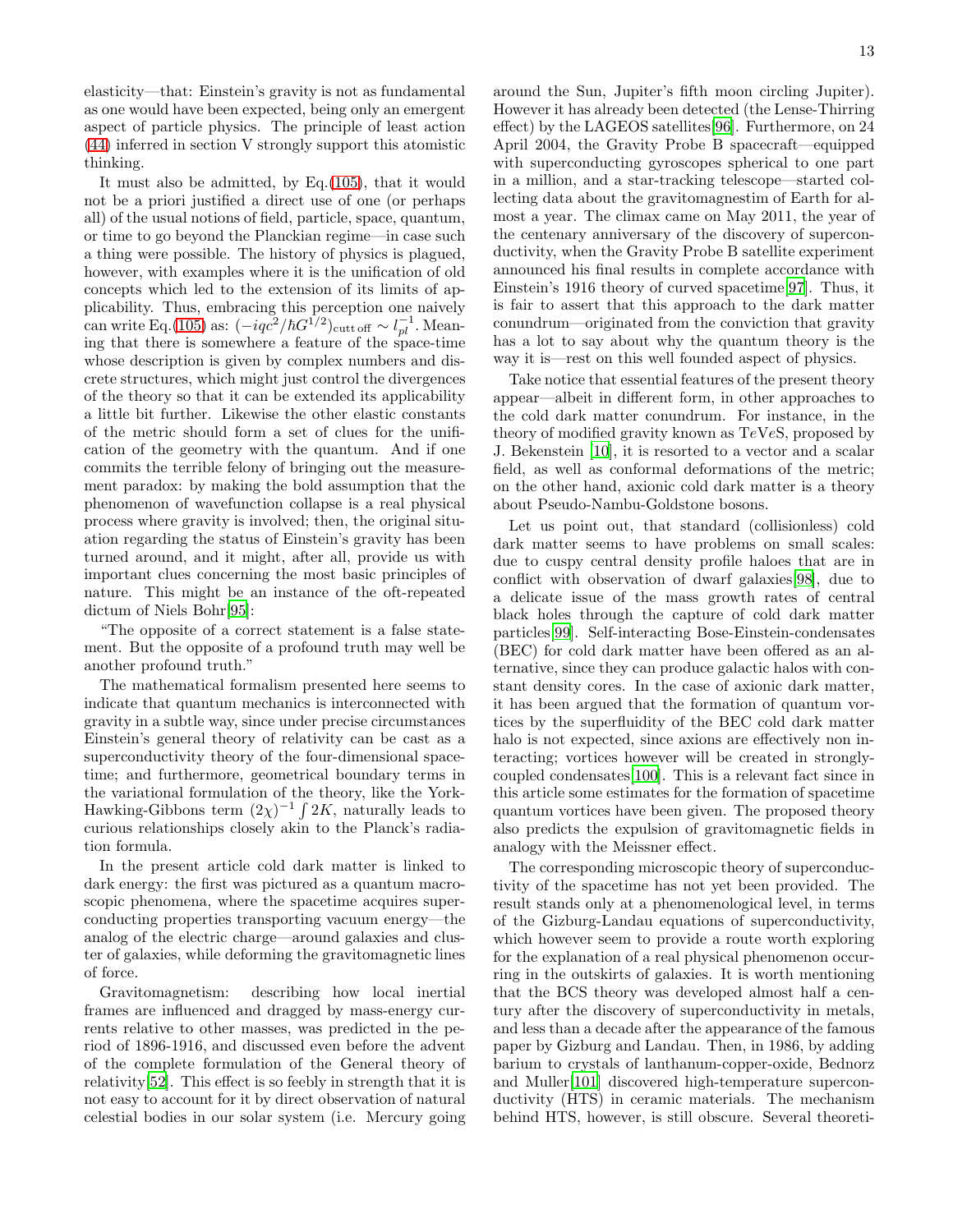cal schemes to explain HTS has been proposed, including BCS-like theories (excitonic, plasmonic, magnetic, kinetic), the bipolaron theory, and the resonating valence bond theory (RVB). For instance, in the RVB theory proposed by P. W. Anderson[\[102\]](#page-15-20), the fundamental entities for making the flow behave as if the electron had broken apart into separate particles, one containing its charge but having no spin—the holon, and one carrying its spin but having no charge—the spinon. Thus, further thought will be required as there are serious choices to make to propose a reasonable microscopic theory for spacetime superconductivity.

Here we showed that, quantum mechanically, the fabric of the spacetime can act as if it were a type II superconductor characterized by the Gizburg-Landau parameter  $\kappa = 1.5$ . This result can be regarded as a direct manifestation of the wave-particle duality of gravitation.

14

"The bucket water experiment illustrating Mach's principle here on Earth has gone wild in the heavens, the 'swimming pool' where galaxies float apparently is not filled with an ordinary classical substance, but with a spacetime superfluid, charged with vacuum energy, to trick us all."

#### Acknowledgments

The author would like to express his gratitude to M. Ramos-Díaz for support, to J. Guven for earlier discussions on the Lichnerowicz equation, and to the UC MEXUS-CONACyT organization for a postdoctoral fellowship under grant 040013.

- <span id="page-13-0"></span>[1] P. J. E. Peebles, *Physical Cosmology,* (Princeton University Press, Princeton, 1971).
- <span id="page-13-1"></span>[2] M. J. Ress, in *300 years of Gravitation,* ed. S. W. Hawking, and W. Israel, (Cambridge University Press, Cambridge, 1987), 459-98.
- <span id="page-13-2"></span>[3] G. R. Blumenthal, S. M. Faber, J. R. Primack, and M. J. Rees, Nature. 311, 517 (1984).
- <span id="page-13-3"></span>[4] N. Jarosik et al. (WMAP Collaboration), Astrophys. J. Suppl. 192, 14 (2011).
- <span id="page-13-4"></span>[5] P. J. E. Peebles, Astrophys. J. 263, p. L1-L5 (1982).
- <span id="page-13-5"></span>[6] V. C. Rubin, W. K. Jr. Ford, and N. Thonnard, Ap. J. Lett. 225, L107-L111 (1978); Y. Sofue and V. C. Rubin, Ann. Rev. Astron. Astrophys. Vol. 39, 137 (2001).
- <span id="page-13-6"></span>[7] D. Clowed et al. Astrophys. J. 648, L109. (2006).
- <span id="page-13-7"></span>[8] G. W. Angus and S. S. McGaugh, Mon. Not. R. Astron. Soc, 383, 2, p. 417-423 (2008).
- [9] J. Bekenstein, M. Milgrom, Ap. J. 286, p. 7-14 (1984).
- <span id="page-13-8"></span>[10] J. Bekenstein. Phys. Rev. D 70, 083509 (2004); *ibid.* D 71, 069901(E) (2005).
- <span id="page-13-9"></span>[11] V. L. Ginzburg, and L. D. Landau, Zh. Eksp. Theor. Fiz. 20, 1064-1082 (1950); L. D. Landau, *Collected Papers* (Oxford: Pergamon Press, Oxford, 1965) p. 546; L. D. Landau and E. M. Lifshitz, *Course of Theoretical Physics: Statistical Physics* Vol 9. (Pergamon Press Ltd., Oxford, 1981) p. 153-219.
- <span id="page-13-10"></span>[12] A. A. Abrikosov, Dokl Akad Nauk SSSR (Russian) 86, 489 (1952).
- <span id="page-13-11"></span>[13] S. Weinberg, *Cosmology,* (Oxford University Press, Oxford, 2008).
- <span id="page-13-12"></span>[14] R. D. Peccei and H. R. Quinn, Phys. Rev. Lett. 38, 1440-1443 (1977).
- <span id="page-13-13"></span>[15] J. Preskill, M. B. Wise, and F. Wilczek, Phys. Lett. 120 B, 127-131 (1983).
- <span id="page-13-14"></span>[16] N. Cabibbo, G. R. Farrar, and L. Maiani, Phys. Lett. B 105, 155 (1981).
- <span id="page-13-15"></span>[17] J. Ellis, J. S. Hagelin, D. V. Nanopoulos, K. Olive, and M. Srednicki, Nucl. Phys. B 238, 453-476 (1984).
- <span id="page-13-16"></span>[18] (The ATLAS Collaboration) Phys. Rev Lett. 106. 131802 (2011); (CMS Collaboration) *ibid.* 106, 211802 (2011).
- <span id="page-13-17"></span>[19] J. D. Bekenstein, in *Proc. 6th Marcel Grossmann Meet-*

*ing on General Relativity,* Kyoto, June 1991, ed. H. Sato and T. Nakamura (World Scientific, Singapore, 1992) 905-24.

- <span id="page-13-18"></span>[20] J. R. Brownstein and J. W. Moffat, Mon. Not. R. Astron. Soc 367, 527 (2006).
- <span id="page-13-19"></span>[21] M. Milgrom, Annals. Phys. 229, Issue 2, 384-415 (1994)
- <span id="page-13-20"></span>[22] J. Bardeen, L. N. Cooper, and J. R. Schrieffer, Phys. Rev., 106, 162-164 (1957).
- <span id="page-13-21"></span>[23] J. A. Wheeler, Phys. Rev. **97**, 511-36 (1955).
- <span id="page-13-22"></span>[24] B. S. DeWitt, Physical Review Letters, 16, 10921093 (1966).
- <span id="page-13-23"></span>[25] P. O. Mazur, Phys. Rev. Lett. 57, 929 (1986); 59, 2379 (1987).
- <span id="page-13-24"></span>[26] G. Chapline and P. O. Mazur, Physics, p.12, (2009). Available at: [http://arxiv.org/abs/0911.2326.](http://arxiv.org/abs/0911.2326)
- <span id="page-13-25"></span>[27] S. A. Hartnoll, C. P. Herzog, and G. T. Horowitz Phys. Rev. Lett. 101, 031601 (2008).
- <span id="page-13-26"></span>[28] M. Montull, A. Pomarol and P. J. Silva, *ibid.* 103, 091601 (2009); T. Albash and C. V. Johnson, Phys. Rev. D 80, 126009 (2009).
- <span id="page-13-27"></span>[29] G. T. Horowitz, J. E. Santos, and B. Way Phys. Rev. Lett. **106**, 221601 (2001).
- <span id="page-13-28"></span>[30] J. Einasto, A. Kaasik, and E. Saar, Nature 250, 309 (1974); J. P. Ostriker, P. J. E. Peebles, A. Yahil, (1974). Astrophys. J. Lett., 193, L1.
- <span id="page-13-29"></span>[31] W. H. Press and P. Schechter, Ap. J. **187,** 425 (1974); J. F. Navarro, C. S. Frenk, and S. D. M. White, Ap. J. 462 563 (1996) ; V. F. Cardone, E. Piedipalumbo, and C. Tortora. Mon. Not. R. Astron. Soc. 358, 1325-1336 (2005); A. Jenkins, C. S. Frenk, S. D. M. White, J.M. Colberg, S. Cole, A. E. Evrard and N. Yoshida, Mon. Not. R. Astron. Soc. 321, 372 (2001).
- <span id="page-13-30"></span>[32] F. Zwicky, Ap. J. 86, 217 (1937); J. P. Ostriker, *ibid.* 525, p. 297-298 (1999).
- <span id="page-13-31"></span>[33] V. Rubin, in *Highlights of Astronomy,* ed. P. Swings. Reidel: Dordrecht (1986).
- <span id="page-13-32"></span>[34] F. Hoyle and R. J. Tayler, Nature, **203**, 1108 (1964); P. J. E. Peebles, Astrophys. J. 146, 542 (1966); R. V. Wagoner, W. A. Fowler and F. Hoyle Astrophys. J. 148, 3 (1967).
- <span id="page-13-33"></span>[35] K. A. Olive Nucl. Phys. B Proc. Suppl. 80, 79 (2000); D.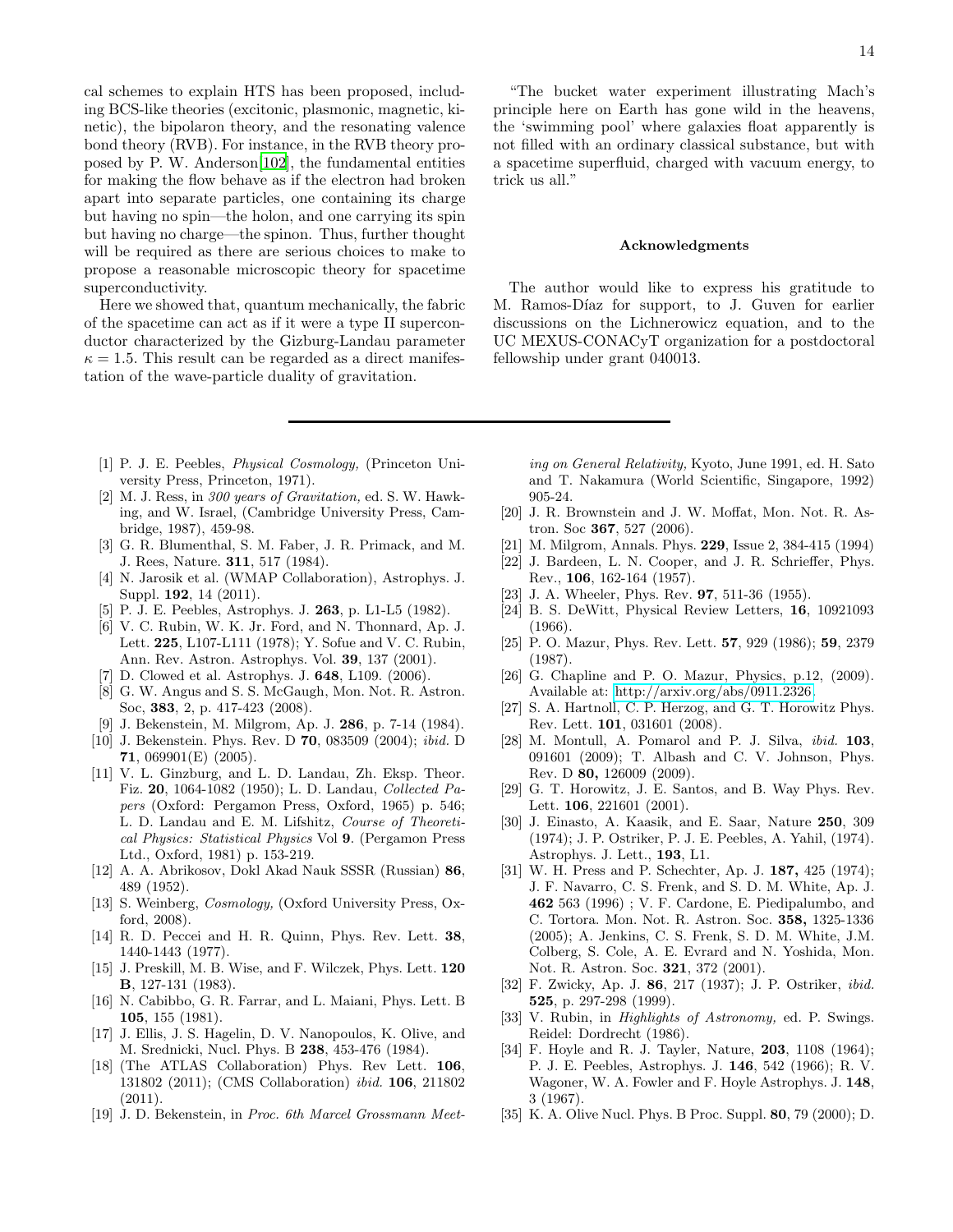Tytler, J. M. OMeara, N. Suzuki, and D. Lubin, Phys. Scr. 85 12 (2000); D. Kirkman, D. Tytler, , N. Suzuki, J. M. OMeara, and D. Lubin, Astrophys. J. Suppl. 149, 1 (2003).

- <span id="page-14-0"></span>[36] J. R. Gott III, J. E. Gunn, D. N. Schramm, and B. M. Tinsley, Astrophy. J., 194, p. 543-553 (1974).
- <span id="page-14-1"></span>[37] J. D. Lewin and P. F. Smith, Astropart. Phys. 6, 87-112 (1996).
- <span id="page-14-2"></span>[38] Z. Ahmed et al. (CDMS Collaboration) Phys. Rev. Lett. 106, 131302 (2011); P. Belli et al. (DAMA Collaboration) Phys. Rev. D 84, 055014 (2011)
- <span id="page-14-3"></span>[39] E. Aprile et al. (The XENON100 Collaboration) Phys. Rev. Lett. 107, 131302 (2011).
- <span id="page-14-4"></span>[40] A. Geringer-Sameth and S. M. Koushiappas"Exclusion of canonical WIMP by the joint of Milky Way dwarf with data from the Fermi Gamma-ray Spece Telescope." Submitted to Physical Review Letters (2001). astroph.CO 1108.2914v2.
- <span id="page-14-5"></span>[41] K. Zioutas *et al* (CERN Axion Solar Telescope collaboration), Phys. Rev. Lett. 94, 121301 (2005); L. D. Duffy et al. Phys. Review. D. 74 012006 (2006).
- <span id="page-14-6"></span>[42] J. D. Bekenstein 'Particle Dark Matter: Observations, Models and Searches', edited by G. Bertone (Cambridge U. Press, Cambridge 2010) Chap.6, p.95-114, S. Mendoza, X. Hernandez, J. C. Hidalgo, and T. Bernal, Mon. Not. R. Astron. Soc. 411 226-234 (2011).
- <span id="page-14-7"></span>[43] S. M. Christensen, ed. *Quantum Theory of Gravity: Essays in honor of the 60th birthday of Bryce S. DeWitt.* (Adam Hilger Ltd., Bristol, England, 1984).
- <span id="page-14-8"></span>[44] M. Born, in *The statistical interpretation of quantum mechanics.* Nobel lecture, (1954). p. 259, 260, 266.
- <span id="page-14-9"></span>[45] H. K. Onnes, Commun. Phys. Lab. Univ. Leiden, 119b (1911); 120b (1911); 122b (1911).
- <span id="page-14-10"></span>[46] W. Meissner and R. Ochsenfeld, Naturewiss. 21, 787 (1933).
- <span id="page-14-11"></span>[47] F. London *Superfluids* (John Wiley and Sons, Inc., New York, 1950) Vol 1, p. 152.
- <span id="page-14-12"></span>[48] B. D. Josephson, Phys. Lett. **1**, 151 (1962).
- <span id="page-14-13"></span>[49] R. A. Ogg, Phys. Rev. **69**, 243 (1946); **70**, 93 (1946).
- <span id="page-14-14"></span>[50] M. R. Schafroth, Phys. Rev. **96**, 1149 (1954); **100**, 463 (1955).
- <span id="page-14-15"></span>[51] R. P. Feynman, *Statistical Mechanics: A Set of Lectures* Frontiers in Physics Lecture Notes Series, Vol. 36 (Addison-Wesley Publishing Co., Massachusetts, 1972).
- <span id="page-14-16"></span>[52] I. Ciufolini, J. A. Wheeler, *Gravitation and Inertia,* (Princeton University Press, New Jersey, 1995).
- <span id="page-14-17"></span>[53] S. W. Hawking, The Path Integral Approach to Quantum Gravity, in *General Relativity: An Einstein centenary survey.* ed. S. W. Hawking, and W. Israel (Cambridge University Press, Cambridge, 1979) p. 757-761.
- <span id="page-14-18"></span>[54] H. Weyl, Gravitation and Electricity, in *The Principle of Relativity: A collection of original Memoirs of the special and General Theory of Relativity* (Dover Publications, Inc., New York, 1952) p. 199-216.
- <span id="page-14-19"></span>[55] A. Riess et al. (High Z Supernova Search Team), Astrophys. J. 116, 1009-1038 (1998).
- <span id="page-14-20"></span>[56] S. Perlmutter, et al. (Supernova Cosmology project), Astrophys. J. 517, 565-586 (1999).
- <span id="page-14-21"></span>[57] L. D. Landau, Phys. Z. der Sowjet Union, 11, 26 (1937); *ibid.* 11, 129 (1937).
- <span id="page-14-22"></span>[58] L. P. Gorkov, Zh. Eksp. Teor. Fiz. 36, 19181923 (1959); English translation, Soviet Phys. JETP 9, 13641367 (1959); *ibid.* 10, 998 (1960).
- <span id="page-14-23"></span>[59] Frank L.R., Hainzl C., Seiringer, and Solovej, J.P. 'Mi-

croscopic derivation of Ginzburg-Landau theory'. arXiv: 1102.4001v1 [math-ph] (2011).

- <span id="page-14-24"></span>[60] A. Lichnerowicz, J. Math. Pures Appl. 23, 37-63. (1944).
- <span id="page-14-25"></span>[61] K. S. Thorne, R. H. Price, and D. A. Macdonald, *Black Holes; the membrane paradigm* (Yale University Press, New Haven and London, 1986).
- <span id="page-14-26"></span>[62] P.A.M. Dirac, *Lectures on Quantum Mechanics,* (Academic Press, New York, 1965).
- <span id="page-14-27"></span>[63] R. Arnowitt, S. Deser, C. W. Misner. In *Gravitation: an Introduction to Current Research*, ed. L. Witten, pp.227-65. (Wiley: New York, 1962).
- <span id="page-14-28"></span>[64] S. Chandrasekhar, *The Mathematical Theory of Black Holes* (Oxford University Press, New York, 1998). p. 273-286.
- <span id="page-14-29"></span>[65] S. W. Hawking and G. F. R. Ellis, *The Large Scale Structure of Space-Time* (Cambridge University Press, Cambridge, 1973).
- <span id="page-14-30"></span>[66] B. Carter, in *The Future of Theoretical Physics and Cosmology* Ed. G. W. Gibbons, E. P. S. Shellard, S. J. Rankin, (Cambridge University Press, Cambridge, 2003). p. 177-183.
- <span id="page-14-31"></span>[67] M. J. Jee *et al.* Ap. J. 661 728 (2007).
- <span id="page-14-32"></span>[68] R. Feynman, R. B. Leighton, and M. Sands, *The Feynman Lectures on Physics* Vol. III (Addison-Wesley Publishing company, California, 1966).
- <span id="page-14-33"></span>[69] S. Weinberg, *The Quantum Theory of Fields: Modern Applications.* Vol. II (Cambridge University Press, New York, 1996) p. 332-354.
- <span id="page-14-34"></span>[70] J. A. Wheeler, in *Directions in General Relativity. Proceedings of the 1993 International Symposium*, Vol 1. (Cambridge University Press, Maryland,1993) p. 396- 401.
- <span id="page-14-35"></span>[71] N. D. Birrell and P. C. W Davies, *Quantum fields in curve space,* (Cambridge University Press,Cambridge, 1982), p.129-138.
- <span id="page-14-36"></span>[72] M. Visser. *Lorentzian Wormholes: from Einstein to Hawking.* (Springer Verlag, New York, 1996), p.40.
- <span id="page-14-37"></span>[73] E. Fermi and R. A. Schluter, *Notes on Quantum Mechanics* (The University of Chicago Press, Chicago, 1961) p. 12-14.
- <span id="page-14-38"></span>[74] R. Penrose, On gravity's role in quantum state reduction Gen. Rel. Grav. 28, 581- 600 (1996).
- <span id="page-14-39"></span>[75] J. Anandan, in *The Geometric Universe: Science, Geometry and the Work of Roger Penrose* Edit. S. A. Huggett, L. J. Mason, K. P. Tod, S. T. Tsou, and N. M. Woodhouse (Oxford University Press, Oxford, 1998).
- <span id="page-14-40"></span>[76] J. S. Bell, in *Schrodinger-Centenary Celebrations of a Polymath* ed. C. W. Kilmister (Cambridge University Press, Cambridge, 1987).
- <span id="page-14-41"></span>[77] G. Ghirardi, in *Quantum Reflections* Ed. J. Ellis and D. Amati. (Cambridge University Press, Cambridge, 2000).
- <span id="page-14-42"></span>[78] R. Penrose, in *The Future of Theoretical Physics and Cosmology* Ed. G. W. Gibbons, E. P. S. Shellard, S. J. Rankin, (Cambridge University Press, Cambridge, 2003). p. 51-73; *The Road to Reality: A complete Guide To the Laws of the Universe* (Alfred A. Knopf, New York, 2005). p. 449-455; p. 782-868.
- <span id="page-14-43"></span>[79] G. C. Ghiradi, A. Rimini, and T. Weber, Phys. Rev. D 34, 470-91 (1960).
- <span id="page-14-44"></span>[80] W. Marshall, C. Simon, R. Penrose, and D. Bouwmeester, Phys. Rev. Lett. 91, 130401 (2003).
- <span id="page-14-45"></span>[81] J. Van Wezel and T. H. Oosterkamp, A nanoscale experiment measuring gravity's role in breaking the uni-